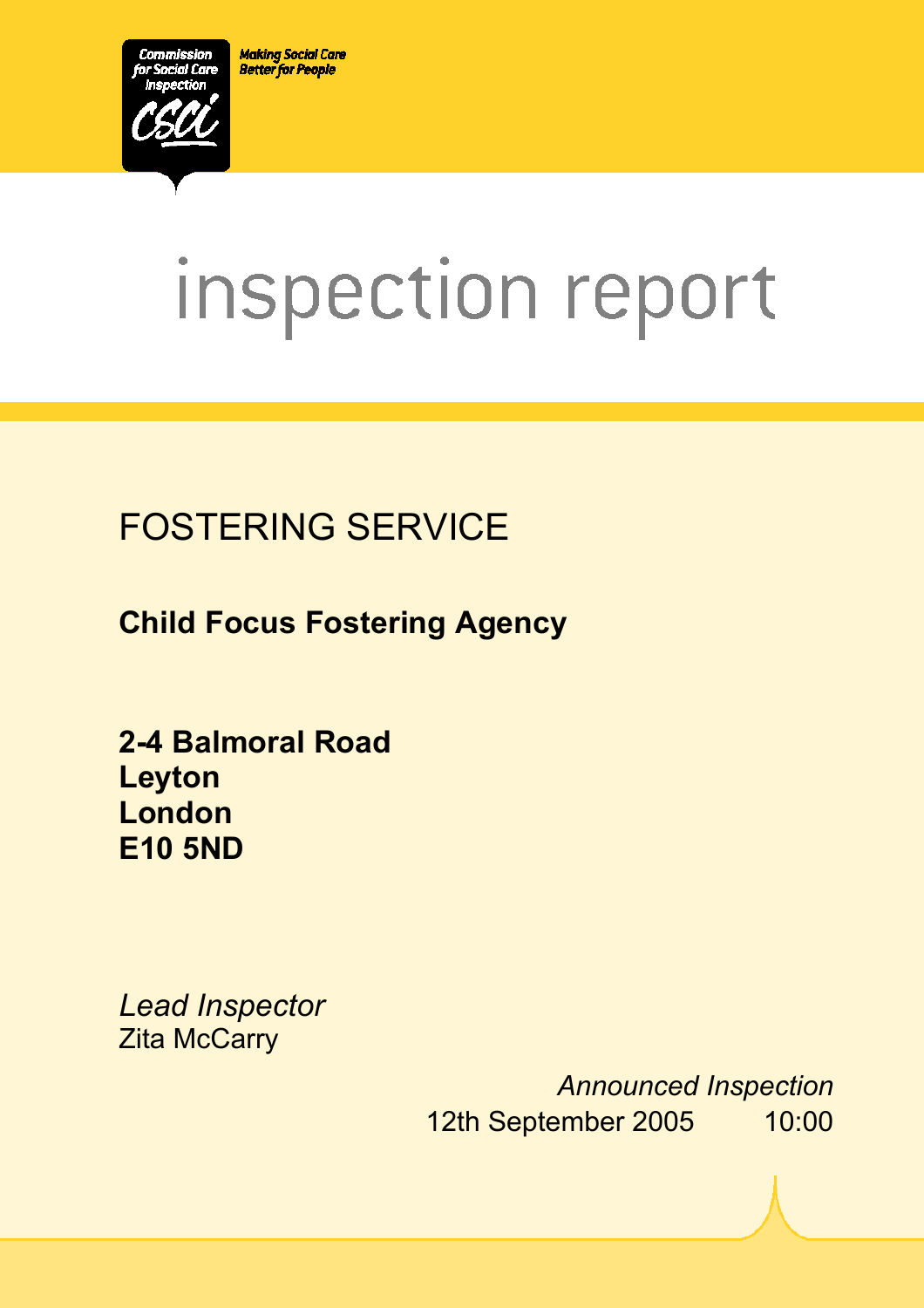The Commission for Social Care Inspection aims to:

- Put the people who use social care first
- Improve services and stamp out bad practice
- Be an expert voice on social care
- Practise what we preach in our own organisation

| <b>Reader Information</b> |                                                                                                                                                                                                              |  |
|---------------------------|--------------------------------------------------------------------------------------------------------------------------------------------------------------------------------------------------------------|--|
| Document Purpose          | <b>Inspection Report</b>                                                                                                                                                                                     |  |
| Author                    | <b>CSCI</b>                                                                                                                                                                                                  |  |
| Audience                  | <b>General Public</b>                                                                                                                                                                                        |  |
| Further copies from       | 0870 240 7535 (telephone order line)                                                                                                                                                                         |  |
| Copyright                 | This report is copyright Commission for Social<br>Care Inspection (CSCI) and may only be used<br>in its entirety. Extracts may not be used or<br>reproduced without the express permission of<br><b>CSCI</b> |  |
| Internet address          | www.csci.org.uk                                                                                                                                                                                              |  |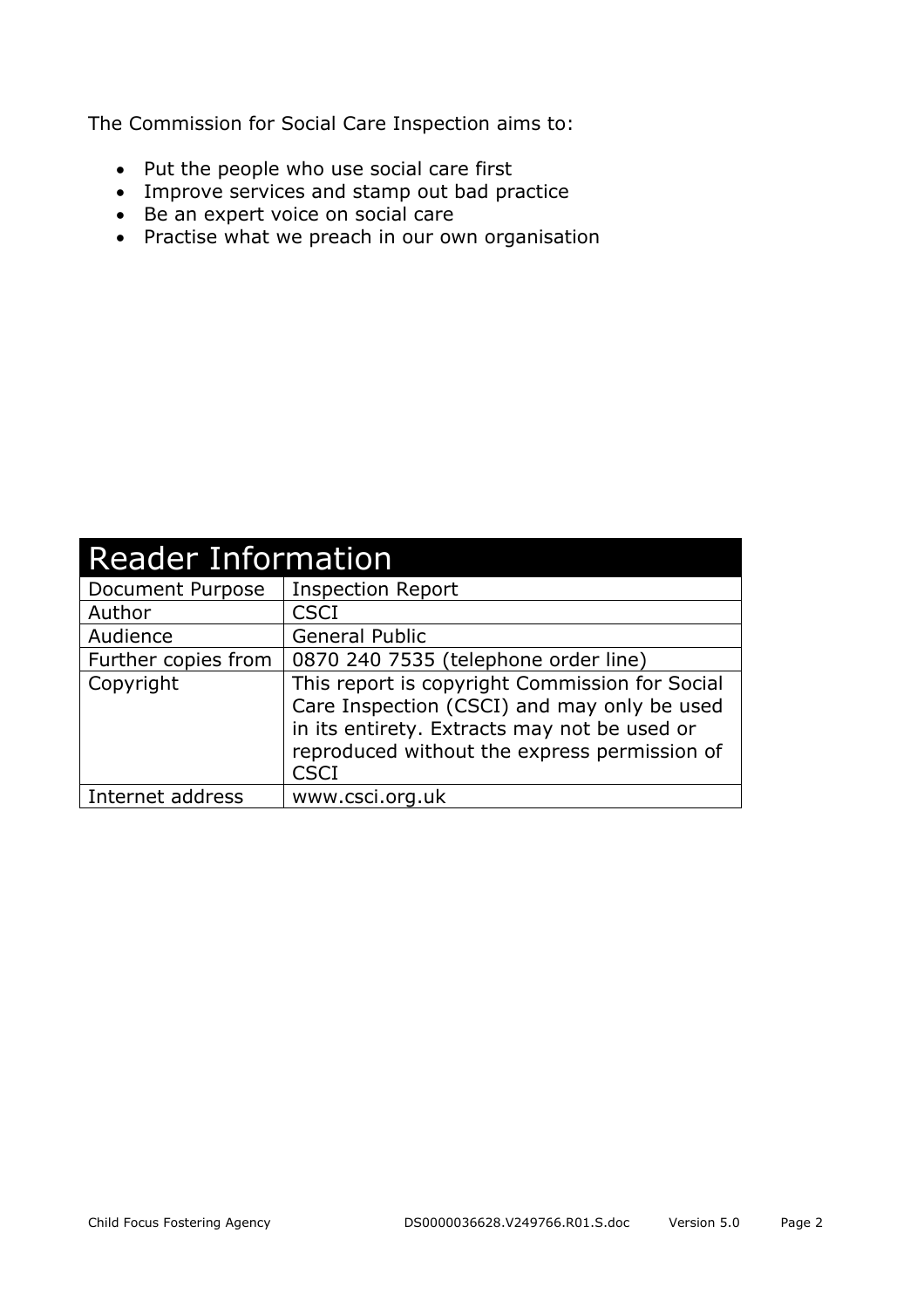This is a report of an inspection to assess whether services are meeting the needs of people who use them. The legal basis for conducting inspections is the Care Standards Act 2000 and the relevant National Minimum Standards for this establishment are those for *Fostering Services.* They can be found at www.dh.gov.uk or obtained from The Stationery Office (TSO) PO Box 29, St Crispins, Duke Street, Norwich, NR3 1GN. Tel: 0870 600 5522. Online ordering: www.tso.co.uk/bookshop

*Every Child Matters,* outlined the government's vision for children's services and formed the basis of the Children Act 2004. It provides a framework for inspection so that children's services should be judged on their contribution to the outcomes considered essential to wellbeing in childhood and later life. Those outcomes are:

- Being healthy
- Staying safe
- Enjoying and achieving
- Making a contribution; and
- Achieving economic wellbeing.

In response, the Commission for Social Care Inspection has re-ordered the national minimum standards for children's services under the five outcomes, for reporting purposes. A further section has been created under 'Management' to cover those issues that will potentially impact on all the outcomes above.

Copies of *Every Child Matters* and *The Children Act 2004* are available from The Stationery Office as above

This report is a public document. Extracts may not be used or reproduced without the prior permission of the Commission for Social Care Inspection.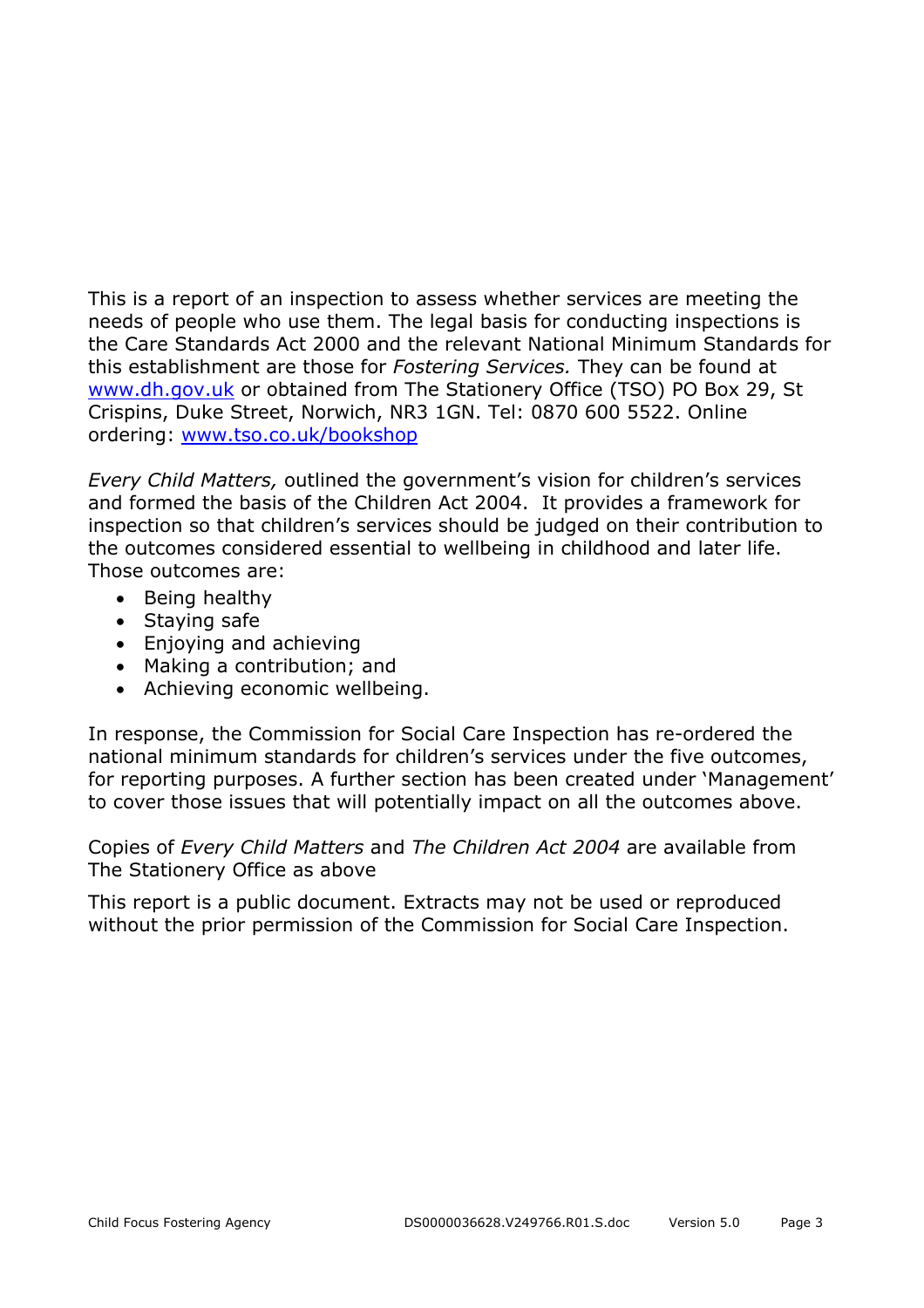# **SERVICE INFORMATION**

| <b>Name of service</b>                                              | Child Focus Fostering Agency                            |
|---------------------------------------------------------------------|---------------------------------------------------------|
| <b>Address</b>                                                      | 2-4 Balmoral Road<br>Leyton<br>London<br><b>E10 5ND</b> |
| <b>Telephone number</b>                                             | 020 8518 7896                                           |
| <b>Fax number</b>                                                   |                                                         |
| <b>Email address</b>                                                |                                                         |
| <b>Provider Web address</b>                                         |                                                         |
| <b>Name of registered</b><br>provider(s)/company<br>(if applicable) | Child Focus Fostering Agency                            |
| <b>Name of registered</b><br>manager (if applicable)                | Mr Reyaz Hasmat-Ali                                     |
| <b>Type of registration</b>                                         | <b>Fostering Agencies</b>                               |
| No. of places registered<br>(if applicable)                         | 0                                                       |
| Category(ies) of<br>registration, with number<br>of places          |                                                         |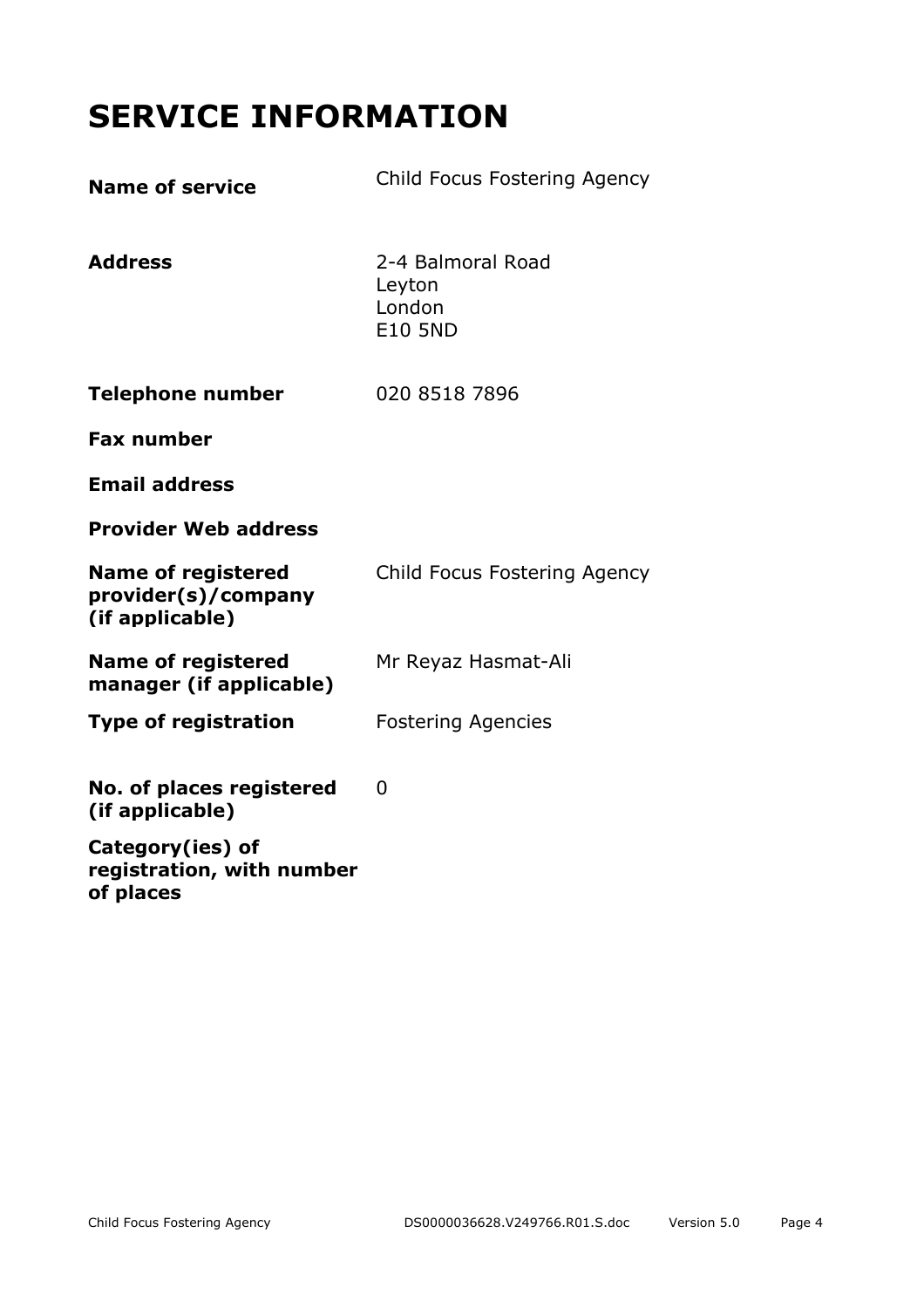# **SERVICE INFORMATION**

#### **Conditions of registration:**

**Date of last inspection** 17th March 2005

#### **Brief Description of the Service:**

Child Focus Fostering Agency is an independent agency providing foster care for children and young people up to the age of eighteen. The placements are diverse and wide ranging from babies to young adults. The agency's offices are based in Leyton and are within easy access or transport links.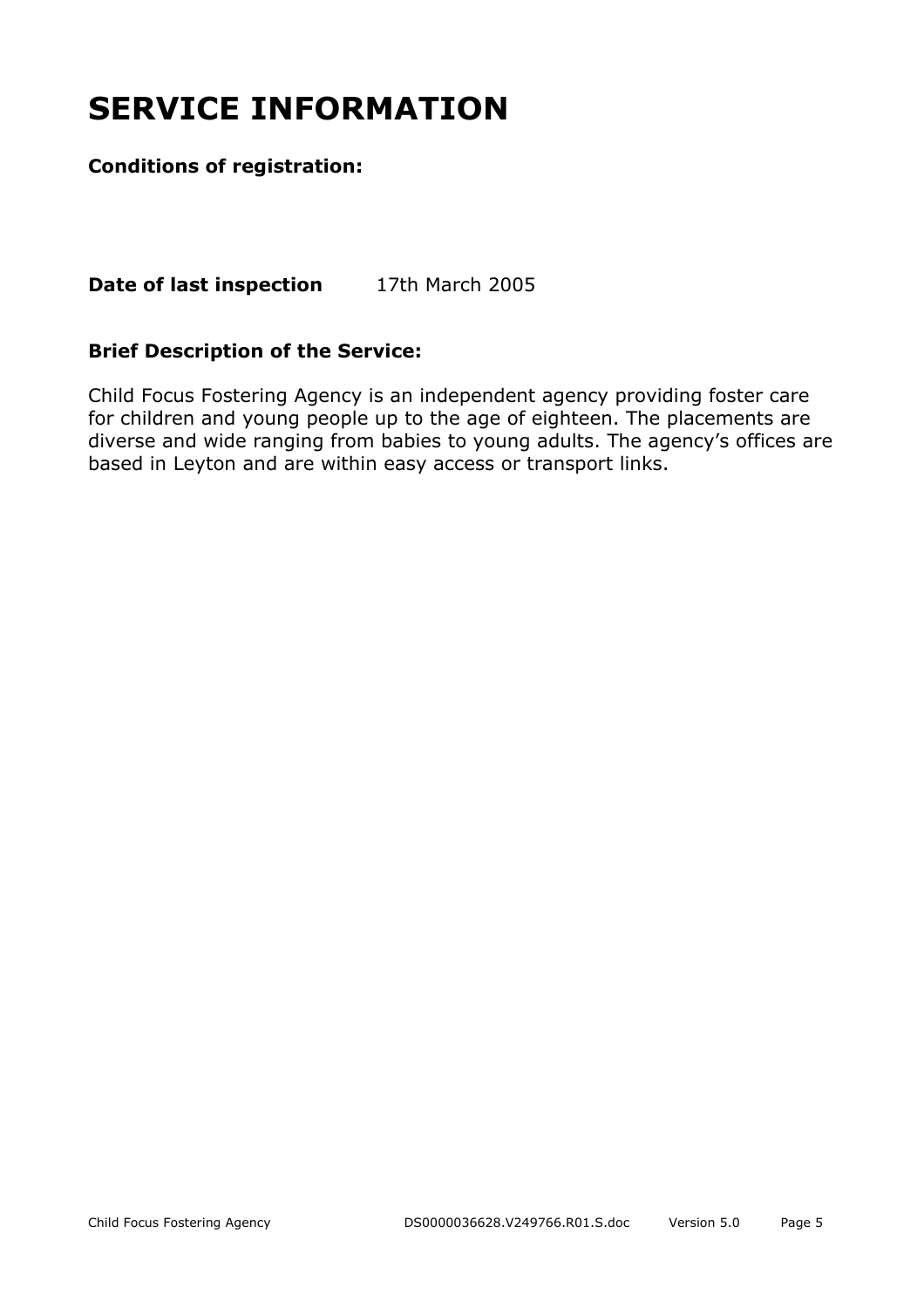# **SUMMARY**

This is an overview of what the inspector found during the inspection.

The inspection took place over six days; a second inspector Kristen Judd was present.

The following methods were used to inspect the agency.

- $\triangleright$  Visit to three carer's homes.
- ¾ Visit to seven children/young people.
- $\triangleright$  Case tracking was undertaken.
- $\triangleright$  Samples of records were examined.
- $\triangleright$  Discussion with the acting manager.
- $\triangleright$  Discussion with two agency staff
- $\triangleright$  Discussion with the Registered Provider
- $\triangleright$  Discussion with the Chair of panel
- $\geq$  Observation of panel held on 16/9/05

More work needs to be done but the inspectors were satisfied that agency has worked hard to comply with it's statutory responsibilities.

There have been 25 requirements and 5 recommendations made following this report. Verbal feedback was given on the 19/9/05.

Going into the inspection the Commission had grave concerns about the agency's ability to address key protection issues for young people. As a result the agency had been prohibited from offering any new young people placements. This inspection provided substantial evidence that almost all the key protection issues have been addressed effectively, with the exception of issues around the fostering panel. However because of the inspectors' grave concerns about the fostering panel the Commission has decided that the agency must not accept any new placements until it is satisfied that the fostering panel is competent in it's role and function.

The inspector returned five weeks later to observe the panel and review the restriction. The findings of this visit is recorded under a separate cover.

The inspectors would like to thank the foster carer's, children/ young people and the staff team for facilitating this announced inspection and actively contributing to the regulatory process.

#### **What the service does well:**

The agency a staff team that is committed to improving the quality of its service.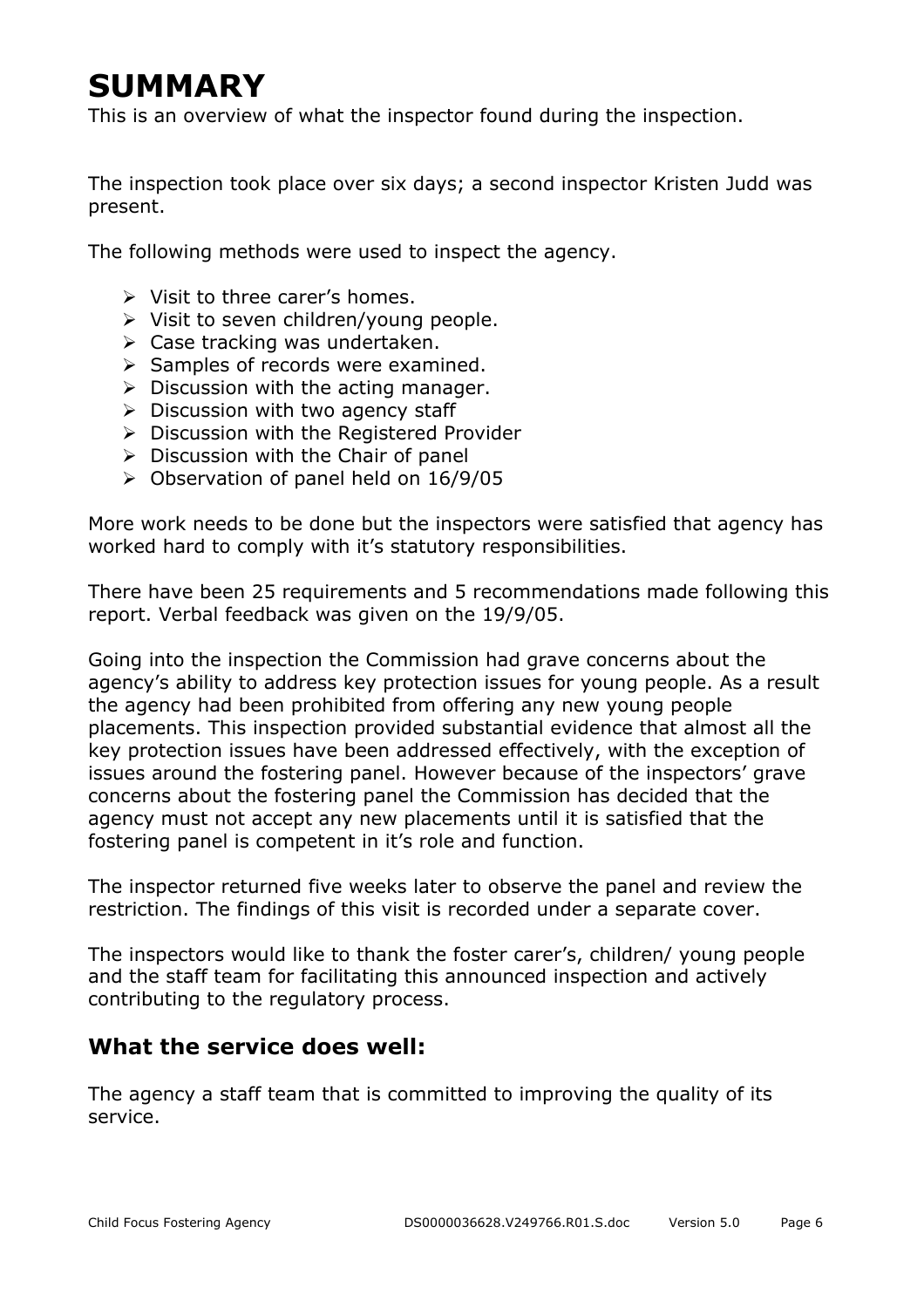#### **What has improved since the last inspection?**

As mentioned above the agency has improved in almost all aspects of it's work and this has reflected in many areas.

The agency has improved its monitoring, undertaking unannounced visits to foster carers' homes. Health and safety checks which monitor cleanliness are undertaken. The foster carers' supervision has improved however more work needs to be done in this area.

The recording arrangements have improved dramatically. Foster carers and young people have separate files which are well organised and contain the required information. The quality of recording and contact with both foster carers and young people has improved.

There has been a notable improvement in care plans, which are now underpinned by a risk assessment although these need further development.

More foster carers are attending training and all have undertaken first aid courses.

The agency has appointed a new manager who is currently applying to be registered with the Commission. With this the lines of responsibility and accountability are much clearer. Staff know to whom they are responsible and they have an improved understanding of their individual roles.

The inspectors were impressed with the level of supervision offered agency staff and how they have been supported to improve the service.

#### **What they could do better:**

The inspectors are gravely concerned about the competence of the fostering panel and this needs to be addressed urgently.

When a new adult moves into the foster carers home the agency must respond promptly to such changes.

The quality of information and reflection in review reports need to be improved.

Care plans needs to be updated when changes occur and foster carers need clear written strategies for responding to challenging behaviour.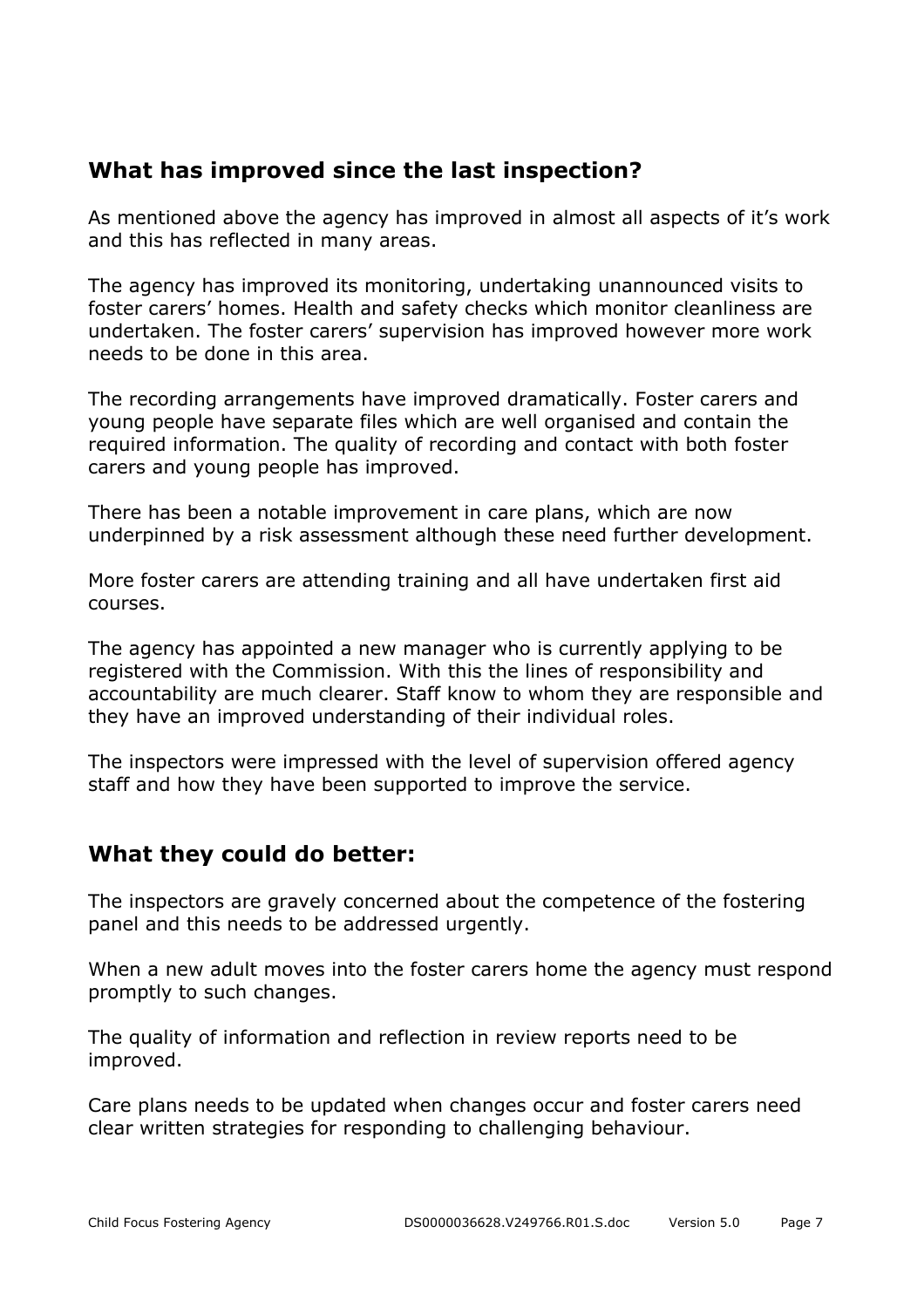Some policies and procedures around complaints and anti-bullying need to be improved. How the agency responds to complaints about the service requires improvement.

The agency needs to improve on its quality assurance and how to make effective arrangements for consulting with young people placed in their service.

Please contact the provider for advice of actions taken in response to this inspection.

The report of this inspection is available from enquiries@csci.gsi.gov.uk or by contacting your local CSCI office.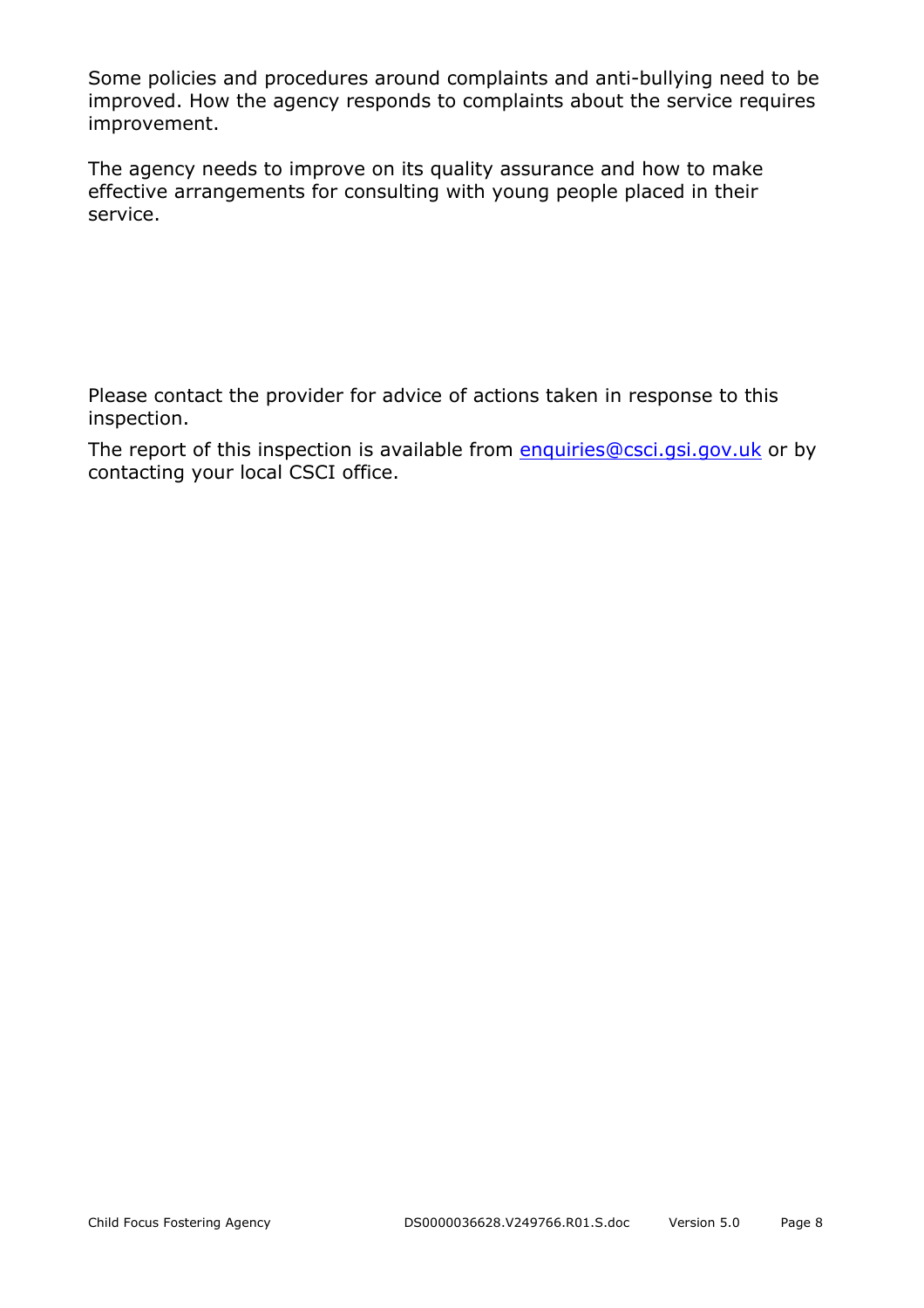# **DETAILS OF INSPECTOR FINDINGS**

## **CONTENTS**

| Being Healthy                                           |
|---------------------------------------------------------|
| <b>Staying Safe</b>                                     |
| Enjoying and Achieving                                  |
| Making a Positive Contribution                          |
| Achieving Economic Wellbeing                            |
| Management                                              |
| Scoring of Outcomes                                     |
| Statutory Requirements Identified During the Inspection |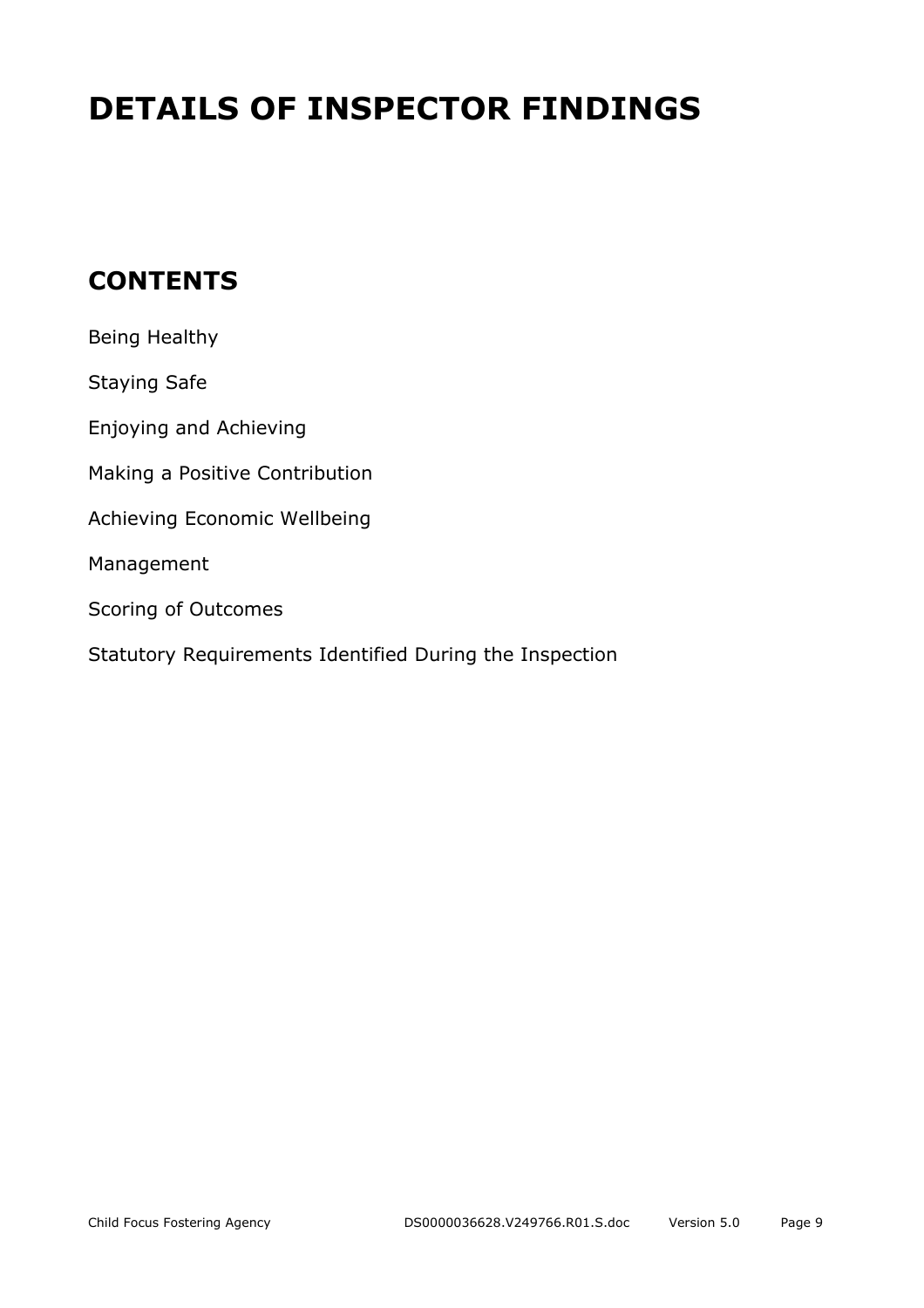## **Being Healthy**

#### **The intended outcomes these Standards are:**

• The fostering service promotes the health and development of children.(NMS 12)

#### **The Commission considers Standard 12 the key standard to be inspected at least once during a 12 month period.**

#### **JUDGEMENT – The intended outcomes for these Standards are**

The agency promotes the health of young people placed. Foster carers have a good understanding of their role in young peoples development. For the most part the agency was monitoring this, however supervising staff need to be consistent in this.

#### **EVIDENCE:**

The agency has a policy and procedure in place with regard to promoting the health of the foster children. Files indicated that children and young people were registered with a General Practitioner, dentist and any other relevant healthcare practitioners. Children's files viewed generally demonstrated monitoring of healthcare and medical needs during the foster carers supervision sessions.

However one of the cases seen highlighted that the foster carer had moved and did not register the three young people in placement for several months. This was eventually picked up by the supervising social worker and appropriately addressed.

Carers visited informed the inspectors that they are required to register their foster children with a G.P. take them to dental and optician appointments when required; help them to access the services needed; and give attention to health issues in the every day care of the children, including diet, personal hygiene and health promotion issues.

However the inspectors noted that the on some files the appropriate section of the LAC documentation (consent to medical treatment) was unsigned. This is an important issue, and the agency must ensure that all LAC documentation is appropriately signed.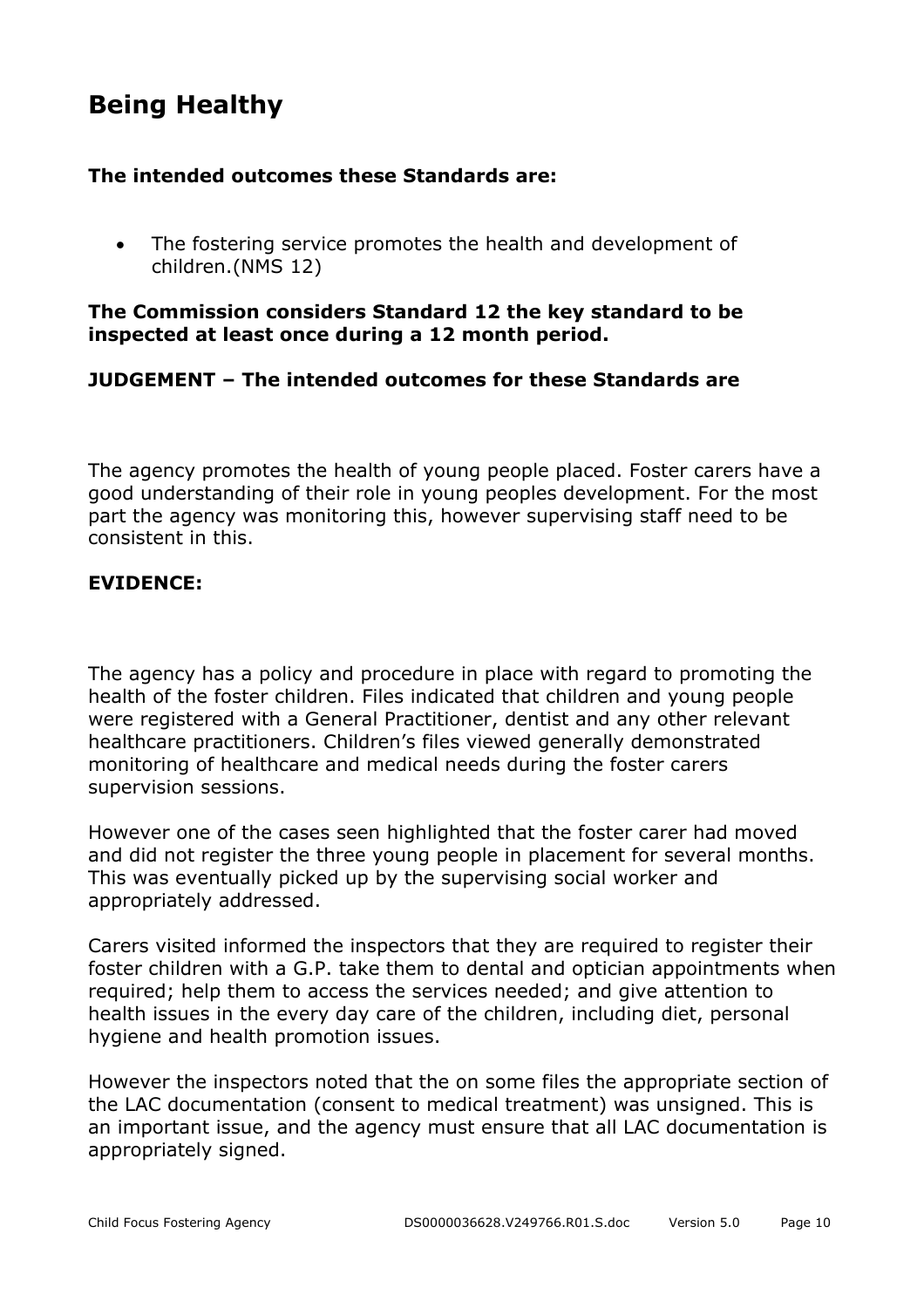Evidence was seen that fosters carer have completed a first aid course in 2005.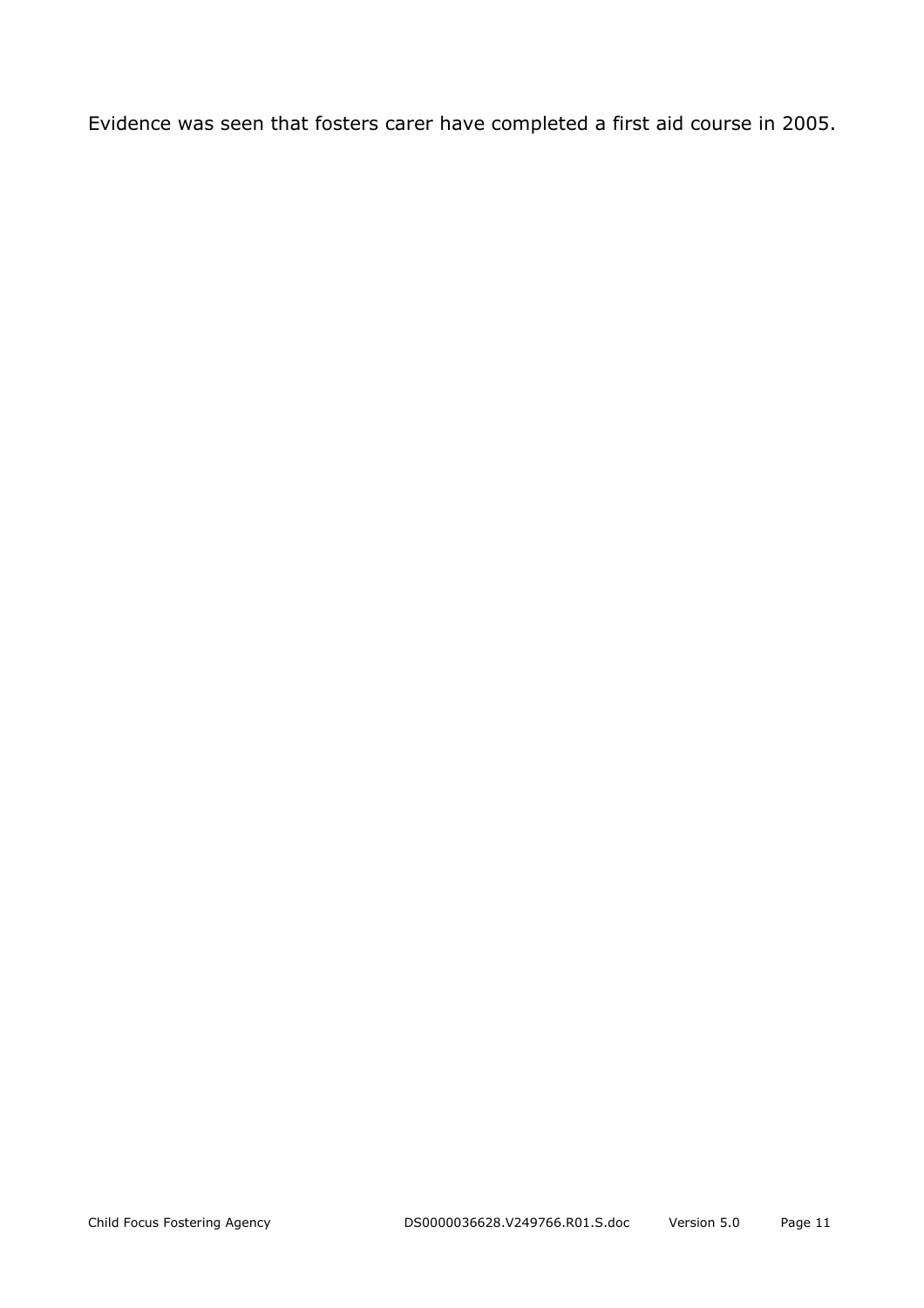## **Staying Safe**

#### **The intended outcomes these Standards are:**

- Any persons carrying on or managing the service are suitable. (NMS 3)
- The fostering service provides suitable foster carers.(NMS 6)
- The service matches children to carers appropriately.(NMS 8)
- The fostering service protects each child or young person from abuse and neglect.(NMS 9)
- The people who work in or for the fostering service are suitable to work with children and young people.(NMS 15)
- Fostering panels are organised efficiently and effectively.(NMS 30)

#### **The Commission considers Standards 3, 6, 8, 9, and 15 the key standards to be inspected at least once during a 12 month period.**

#### **JUDGEMENT – The intended outcomes for these Standards are**

As a means of monitoring the care provided the agency undertakes unannounced visits to foster carer home, whilst all checks were undertaken the agency would need to further develop their checking processes. The inspectors were gravely concerned about the competence and appropriateness of the fostering panel.

#### **EVIDENCE:**

The inspectors were satisfied that the acting manager was fully aware of the responsibility to ensure that suitable people were recruited however no new appointments had been made at the time of this inspection. Staff and carers files showed that relevant checks were in place. The acting manager is currently under going the registration process.

The inspectors visited three foster carers in their own homes and were satisfied with the quality of the accommodation and facilities provided for children and young people. All the young people spoken to during the inspection appeared happy with their accommodation and felt that there was enough privacy to meet their needs. The inspectors found that health and safety checks were undertaken at the homes of foster carers, which were reviewed periodically. Checks lists were completed and referenced on foster carers files. However the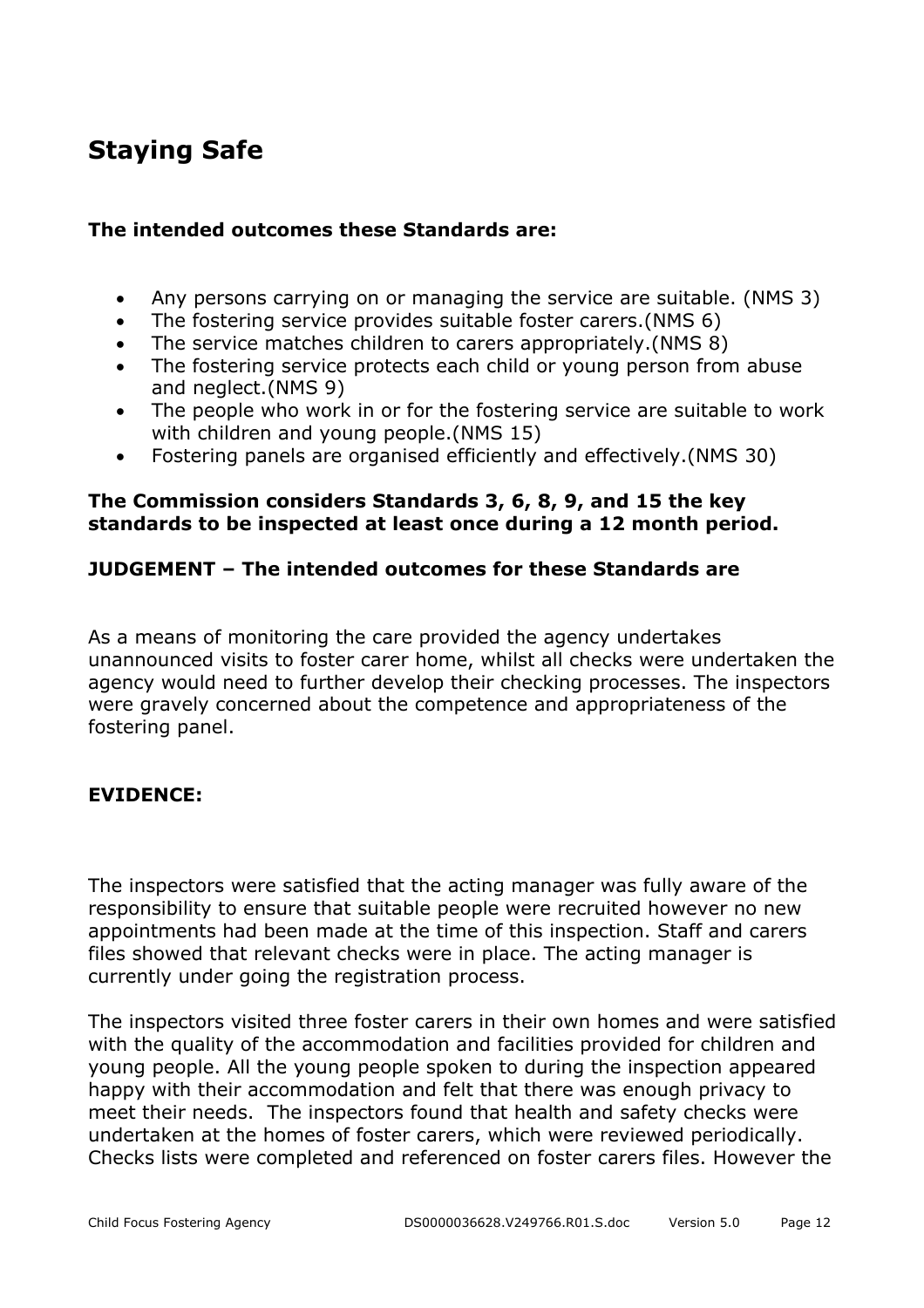checks are limited and this must be developed to include in particular fire safety and appropriate means of escape.

The inspector raised concern at one home one visit noted that the kitchen cupboards' containing cleaning materials was accessible to the young children in placement.

The inspectors saw evidence and carers files that the supervising support workers inspect the homes periodically. There was evidence on all of the carer's files inspected of unannounced visits by the supervising social workers; the inspectors were informed that these would be conducted at least twice yearly. The foster carers confirmed that the visits were undertaken.

The inspectors were satisfied through the evidence seen that placements appeared suitably matched to meet the child's gender, race, ethnic origin and language. The placements made outside the approved age category had age exceptions in place, which had been agreed at panel.

The agency has relevant policies and procedures in place to safeguard young people. The agency has updated the child protection policy, which defines physical, sexual, emotional abuse and neglect. The foster carers handbook also contains information on definitions and indicators of abuse, disclosures by young people and allegations.

The Anti bullying policy has been updated to include indicators of bullying. However the policy moves on to *'dealing with disclosure of sexual abuse'* and then returns to bullying and '*how to make amends'* this makes the policy confusing and unclear.

There is a policy on reporting children absconding from care to the appropriate professionals. Risk assessments are recorded for the young people who were prone to abscond.

The agency has two unqualified foster carer supervisors. In the inspectors' opinion, they carry out social work functions. The foster carer supervisors attend meetings, complete foster carers reviews, provide training, supervise and provide support to carers. One of these workers is also on the on call rota.

From the records and discussion with carer's it was clear that supervising social workers and foster carer supervisors meet with carers regularly. These meetings were recorded on the files seen. Educational and health issues tracked raised concerns as the foster carer had information, which had not been passed to the supervisor. The inspectors noted that the carers file had been checked by the supervisor but the information was not noted.

To ensure that the activities of the fostering service are monitored and controlled this aspect of the roles must be monitored. Where unqualified social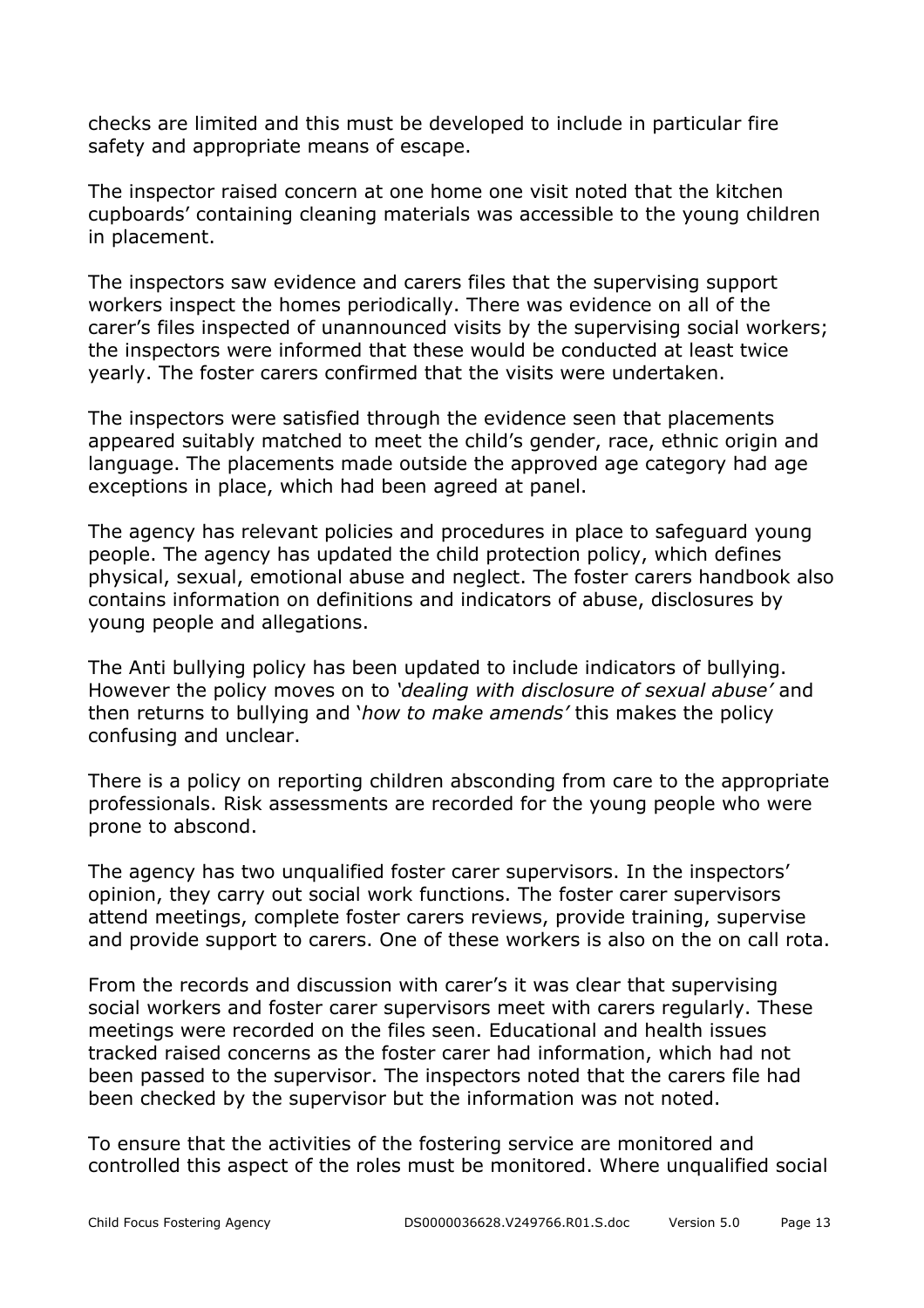workers are employed they must do so under the direct supervision of qualified social workers, which are accountable for their work. This must be reflected clearly in the relevant job descriptions.

Following the previous inspection an issue was noted with regard to one carer whose CRB showed evidence of convictions apparently in error the agency have failed to show how this matter is to be resolved. Therefore this remains an outstanding requirement.

The inspectors observed panel in operation on the 16/09/05. The inspector had access to the review presented at panel and the minutes of the previous panel meeting. The inspectors also interviewed the chair of the panel on16/9/05. The inspectors reviewed the personnel files of all members of the fostering panel who had been re interviewed for the posts and evidenced completed CRB checks.

Training for the Foster Panel has been undertaken since the previous inspection however the inspectors have concerns due to the lack of discussion of key issues during the panel and there were indications that panel members were not clear as to where cross reference information on the relevant forms. Additionally there was a lack of control during the meeting and the discussion moved twice to other subjects rather than the review that was being discussed.

The type of approval was clearly recorded on the review form and a brief discussion was held at panel however a key issue was missed with regard to the accommodation and the approval of young people to be placed. This was brought to the attention of the chair.

CFFA invites carers to the panel. One carer attended the panel observed by the inspectors; concern was raised, as a young person was also present when the carer was asked about an allegation. The inspectors felt this was inappropriate.

During the inspection of panel meeting minutes in July 05 it was noted that the panel was not quorate as there were only four members present including the chair during the presentation of one case.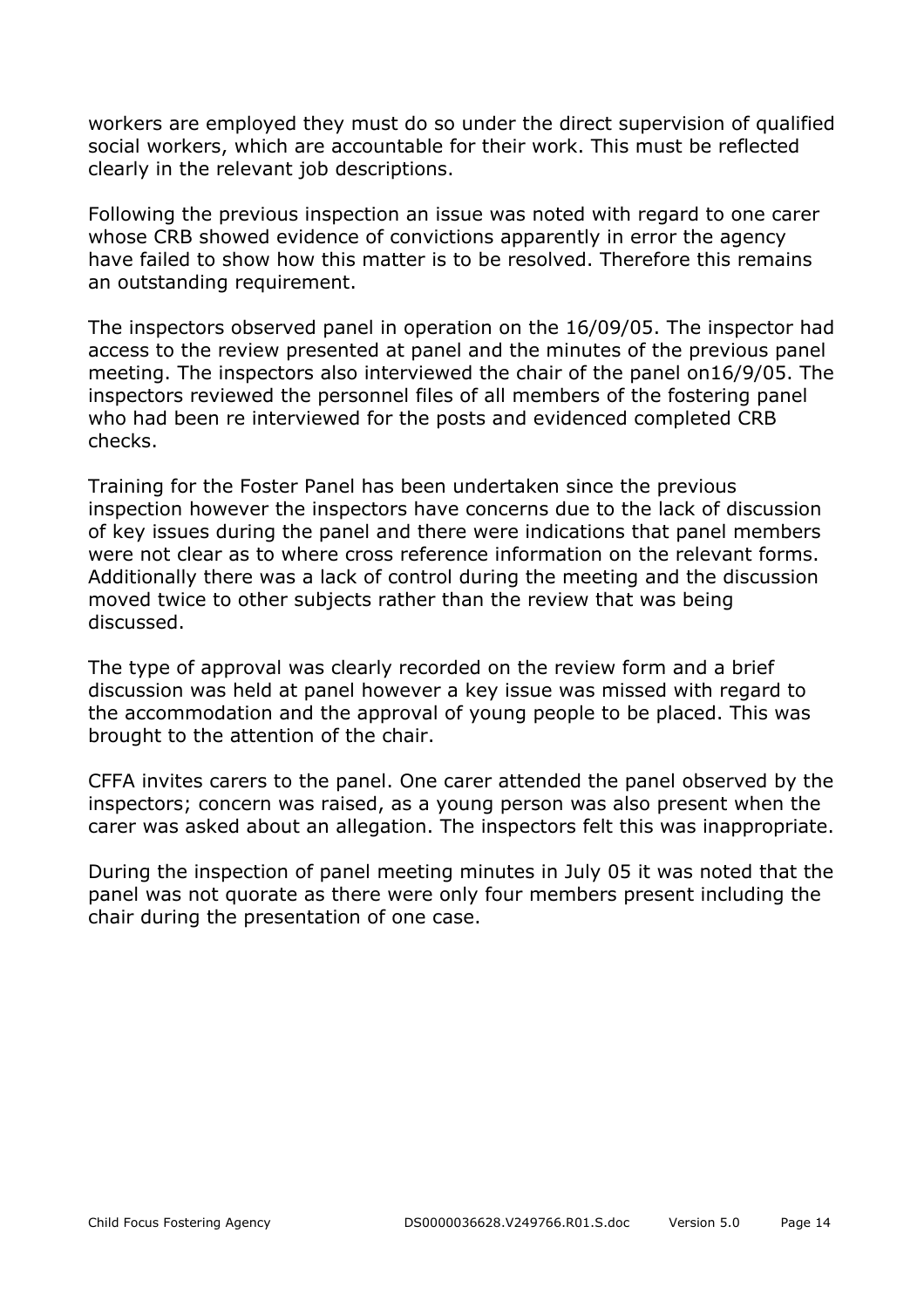# **Enjoying and Achieving**

#### **The intended outcomes these Standards are:**

- The fostering service values diversity.(NMS 7)
- The fostering service promotes educational achievement.(NMS 13)
- When foster care is provided as a short-term break for a child, the arrangements recognise that the parents remain the main carers for the child.(NMS 31)

#### **The Commission considers Standards 7, 13, and 31 the key standards to be inspected at least once during a 12 month period.**

#### **JUDGEMENT – The intended outcomes for these Standards are**

The level of the agency's activity in the promoting education varied greatly from one foster carer to another. The importance the agency places on diversity is reflected in the well matched placements.

#### **EVIDENCE:**

There was evidence to show that carer's are recruited from a range of ethnic, religious and cultural backgrounds. It was evident from the inspectors meetings with a number of carers and from documents seen at the agency that CFFA match children and young people with carers that can appropriately meet their ethnic, religious and cultural needs.

Evidence was seen in their day-to-day recording and supervision sessions of carers attending educational meetings (parents evenings). However the inspectors were particularly concerned regarding one of the young persons who had special needs and attended a special needs school. An assessment had been completed however the results that the foster carer had received had not been passed to the agency. The fosters carers must inform supervisors of such information as a matter of urgency.

On balance one foster carer was clearly very proactive in ensuring that young people placed received appropriate educational opportunities. All of the young people stated that they were very well supported to achieve to the best of there ability. This was also evident in the results that they were achieving. The agency does not have any short-term placement at this time.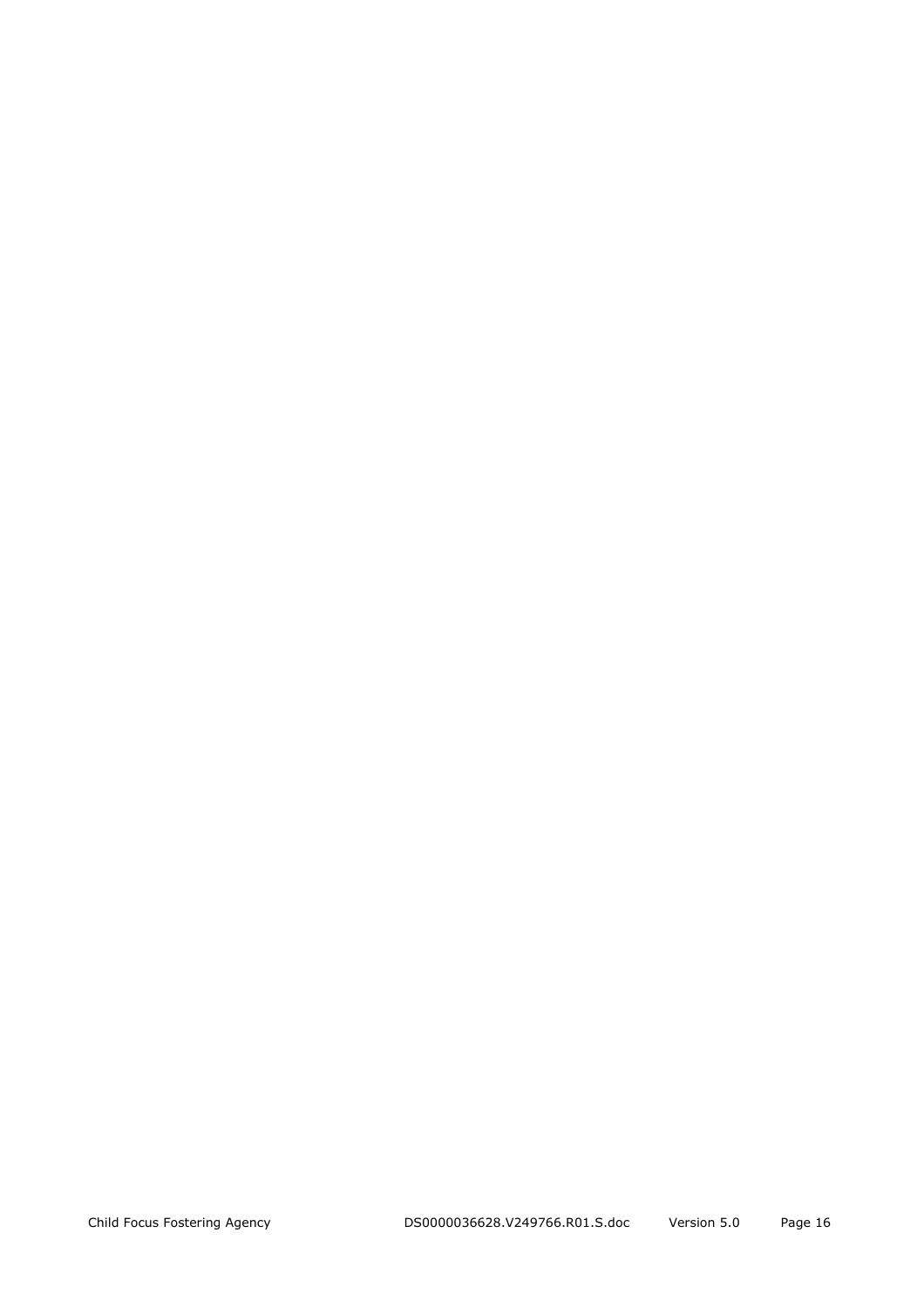## **Making a Positive Contribution**

#### **The intended outcomes these Standards are:**

- The fostering service promotes contact arrangements for the child or young person. (NMS 10)
- The fostering service promotes consultation.(NMS 11)

#### **The Commission considers Standards 10 and 11 the key standards to be inspected at least once during a 12 month period.**

#### **JUDGEMENT – The intended outcomes for these Standards are**

The service has made progress in the quality and consistency of supervision offered to foster carers. There is a substantial amount of evidence that agency staff were making contact with young people place in regards to their views of how the placement is progressing. However there is a lack of organisational consultation with the young people placed.

#### **EVIDENCE:**

Reviews of young peoples progress take place at appropriate intervals. Additionally the inspectors saw evidence of progress report which are used in preparation for reviews, which recorded achievements, progress and highlighted concerns.

The supervision records for fosters carers have improved, they were fairly comprehensive and followed up any relevant issues. There was also evidence that link workers speak to the young people if they are home with regards to how the placement is going and any concerns.

The inspectors received one young persons questionnaire at the time of wring this report the response was positive with regards to the care that they receive.

The complaints procedure was seen and was deemed confusing, as it appears to include the local authority procedure rather than focus on the agency. This needs to be clear to ensure that fosters carers, young people and any other complaint and a clear process to follow. The inspectors spoke with young people who were clear about who they would talk to if they had a complaint.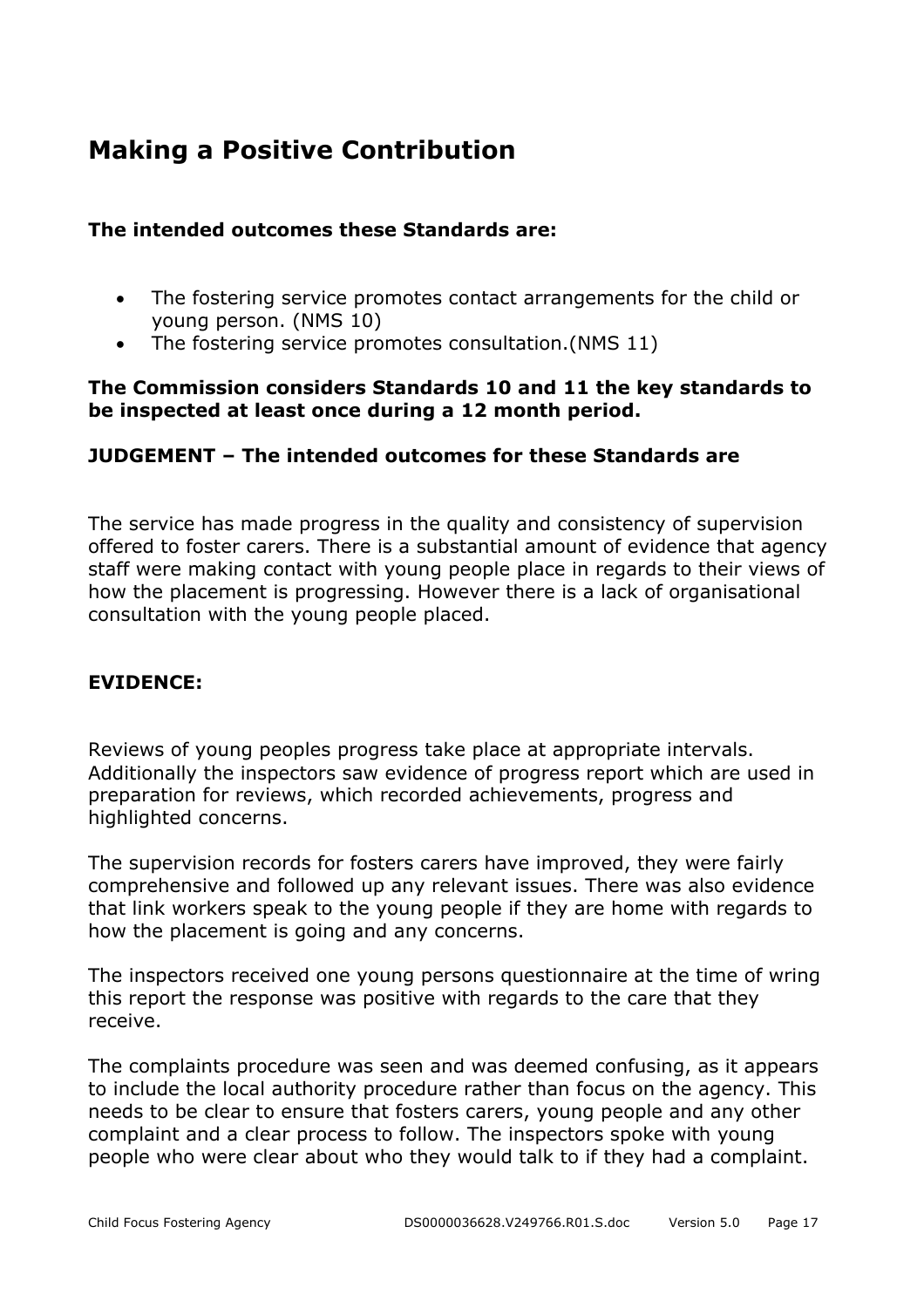The young people guide contains relevant information in addition about how to contact the Local Authority or the Commission directly.

One complaint received from the local authority was responded to in writing following a telephone conversation with the carers. A meeting was planned between the social worker, agency and carers but the response was completed one day prior to this taking place. All complaints must be appropriately investigated in line with procedure.

There remains no opportunity for young people to get together and no ongoing organisational consultation with the young people with regards to issues that are likely to affect their daily living or future. It is a repeated requirement that the agency investigates and implement ways of ensuring how the children/young people's opinions and views can be sought regularly.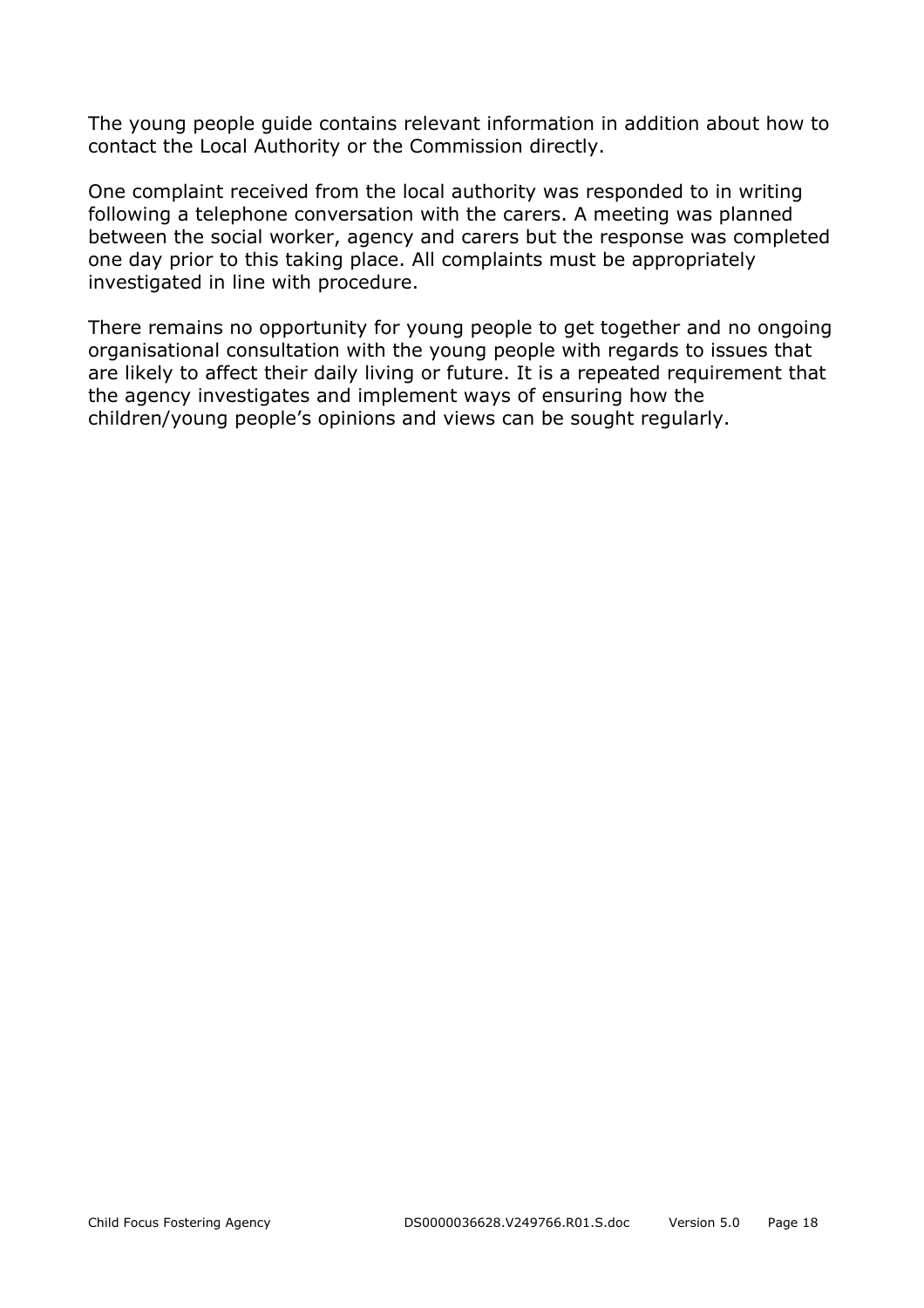## **Achieving Economic Wellbeing**

#### **The intended outcomes these Standards are:**

- The fostering service prepares young people for adulthood.(NMS 14)
- The fostering service pays carers an allowance and agreed expenses as specified.(NMS 29)

#### **The Commission considers Standards 29 the key standard to be inspected at least once during a 12 month period.**

#### **JUDGEMENT – The intended outcomes for these Standards are**

The agency is actively ensuring foster carers are preparing young people for semi-independent living. The agency is not ensuring all foster carers keep financial records in relation to the young persons.

#### **EVIDENCE:**

No pathway plans were seen on file. However there was recorded information On the agencies placement plans and progress reports about developing the young person daily living skills in preparation to move on to independent living.

Three of the young people visited during the course of this inspection were prepared for semi-independent living. The foster carer was actively assisting in the young person's preparation for adulthood e.g. by supervising and offering advice on basic daily living skills.

Young people confirmed that they receive a clothing allowance. Young people were pleased that they were able to spend their pocket money when and how they wanted to. Most of the young people had savings accounts although there were concerns with regard to one young person as appropriate accounts had not been set up. The foster carer was not maintaining any financial records in relation to the young person. This matter must be addressed as a matter of urgency.

There is guidance in place with regards to finance and payments to foster carers. Foster carers spoken to confirmed that payments are always paid promptly.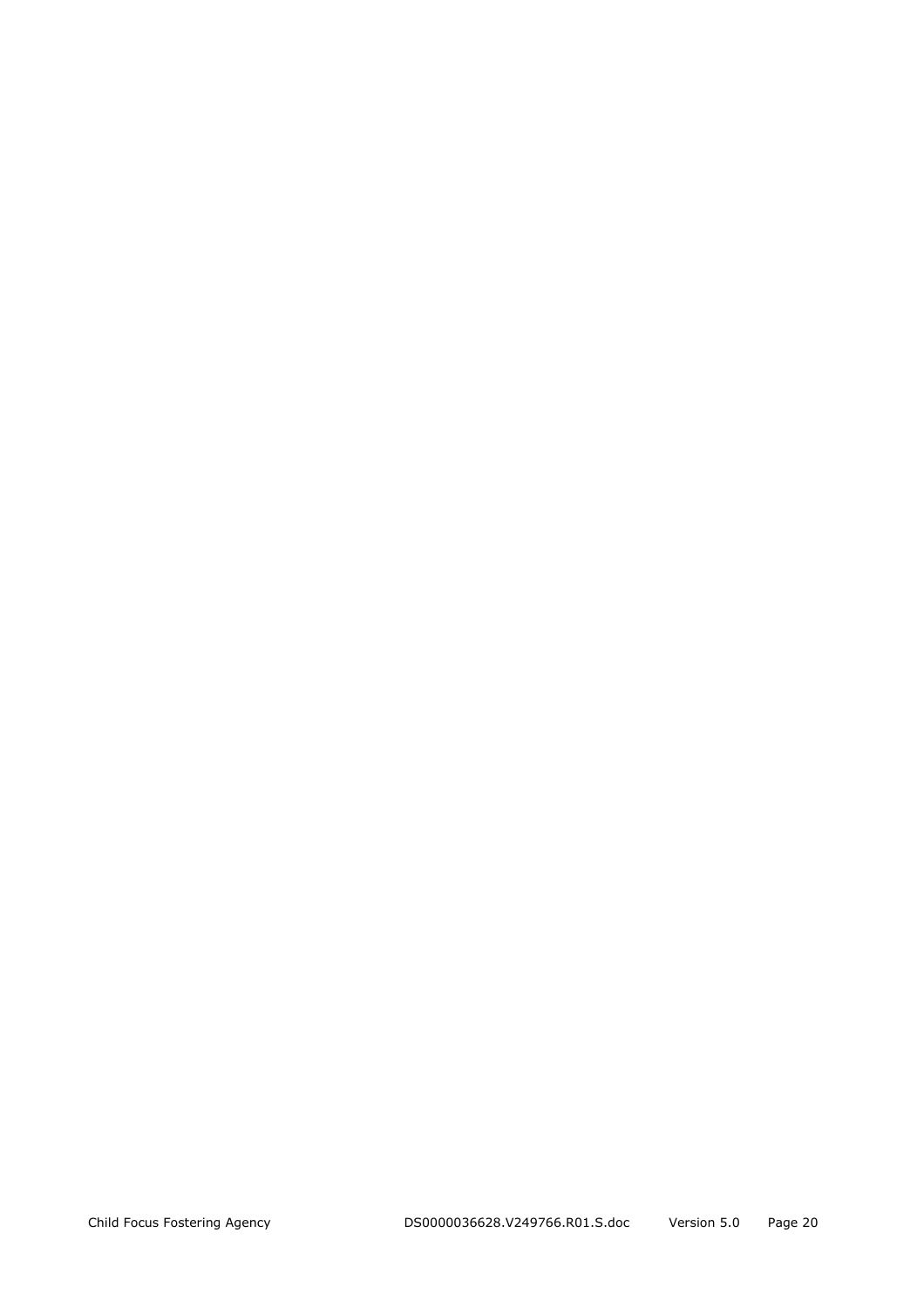### **Management**

#### **The intended outcomes these Standards are:**

- There is a clear statement of the aims and objectives of the fostering service and the fostering service ensures that they meet those aims and objectives.(NMS 1)
- The fostering service is managed by those with the appropriate skills and experience. (NMS 2)
- The fostering service is monitored and controlled as specified. (NMS 4)
- The fostering service is managed effectively and efficiently.(NMS 5)
- Staff are organised and managed effectively.(NMS 16)
- The fostering service has an adequate number of sufficiently experienced and qualified staff.(NMS 17)
- The fostering service is a fair and competent employer.(NMS 18)
- There is a good quality training programme. (NMS 19)
- All staff are properly accountable and supported.(NMS 20)
- The fostering service has a clear strategy for working with and supporting carers.(NMS 21)
- Foster carers are provided with supervision and support.(NMS 22)
- Foster carers are appropriately trained.(NMS 23)
- Case records for children are comprehensive.(NMS 24)
- The administrative records are maintained as required.(NMS 25)
- The premises used as offices by the fostering service are suitable for the purpose.(NMS 26)
- The fostering service is financially viable. (NMS 27)
- The fostering service has robust financial processes. (NMS 28)
- Local Authority fostering services recognise the contribution made by family and friends as carers.(NMS 32)

#### **The Commission considers Standards 17, 21, and 24 the key standards to be inspected at least once during a 12 month period.**

#### **JUDGEMENT – The intended outcomes for these Standards are**

Whilst further work still needs to be done, there have been considerable improvements in the overall management of the agency and this is reflected in all aspects of the agency's work.

#### **EVIDENCE:**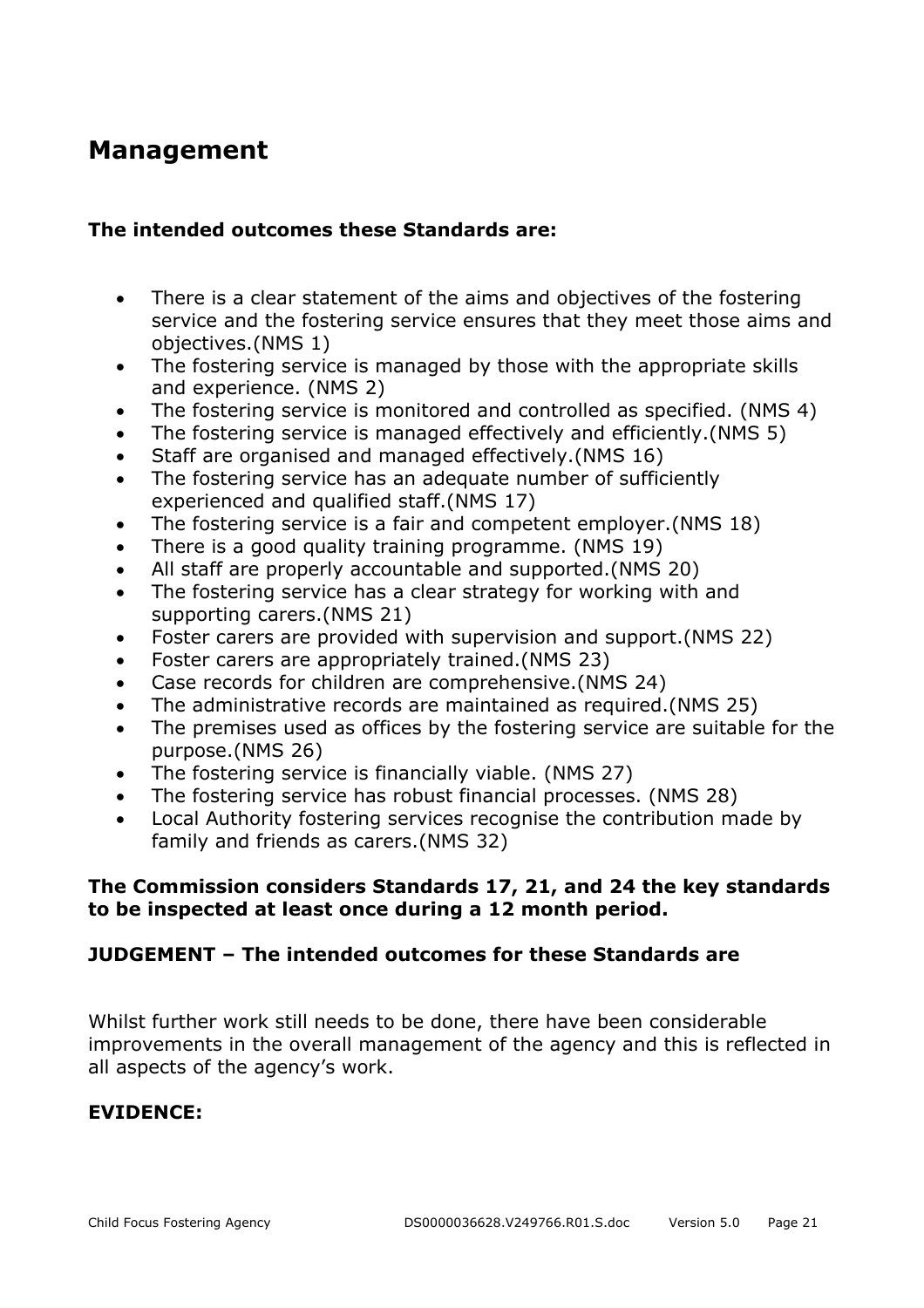The inspectors viewed the Statement of Purpose, which has been updated to include the agency structure and clear information regarding the procedures for recruiting, approving, training supporting and reviewing carers. However during the tracking of cases during the inspection it is noted that two carers have not been recruited in line with this procedure.

The inspectors also reviewed children's guide, which is provided in three different age groups, however on examination it was noted that the guides had the same content and no work had been done to ensure that they were age appropriate. It is also recommended that the document be expanded to include information about child protection.

The acting manager is a qualified social worker with many years experience of working in childcare services. Through discussions with the acting manager the inspectors were satisfied that she is competent and was clearly focused on improving and further developing the service.

There is a comprehensive Foster Carers handbook, which clearly explains the role of the carers and the responsibilities of the agency. Evidence was seen of regular staff meetings and carers groups were seen.

Through discussion with responsible individual the inspectors were informed that the quality assurance role was to be developed and that he would be carrying out monitoring checks so as to ensure that the quality of the service being provided is maintained at a satisfactory level.

The job descriptions and written staffing structure was seen. There is a clear cover arrangement identified in the absence of the manager. Although as previously stated there is a need for clarity regarding the supervision and responsibilities of foster carer supervisors in the job descriptions.

As previously stated this inspection has shown improvements that have been made which reflects on the efficiently and effectiveness of the agency however there remain some concerns, relating to social work practice, which must be addressed to provide a good quality foster care service. These requirements are addressed throughout this report.

The management structure of the agency is clear. Members of staff interviewed during the inspection were aware of the management structure and their individual roles and responsibilities. Staff have been managed and monitored by the manager and the deputy. The office has the appropriate level of clerical and administrative support for the size of the service.

The inspectors found that policies and procedures were available however these need further development. Separate requirements have been made regarding these.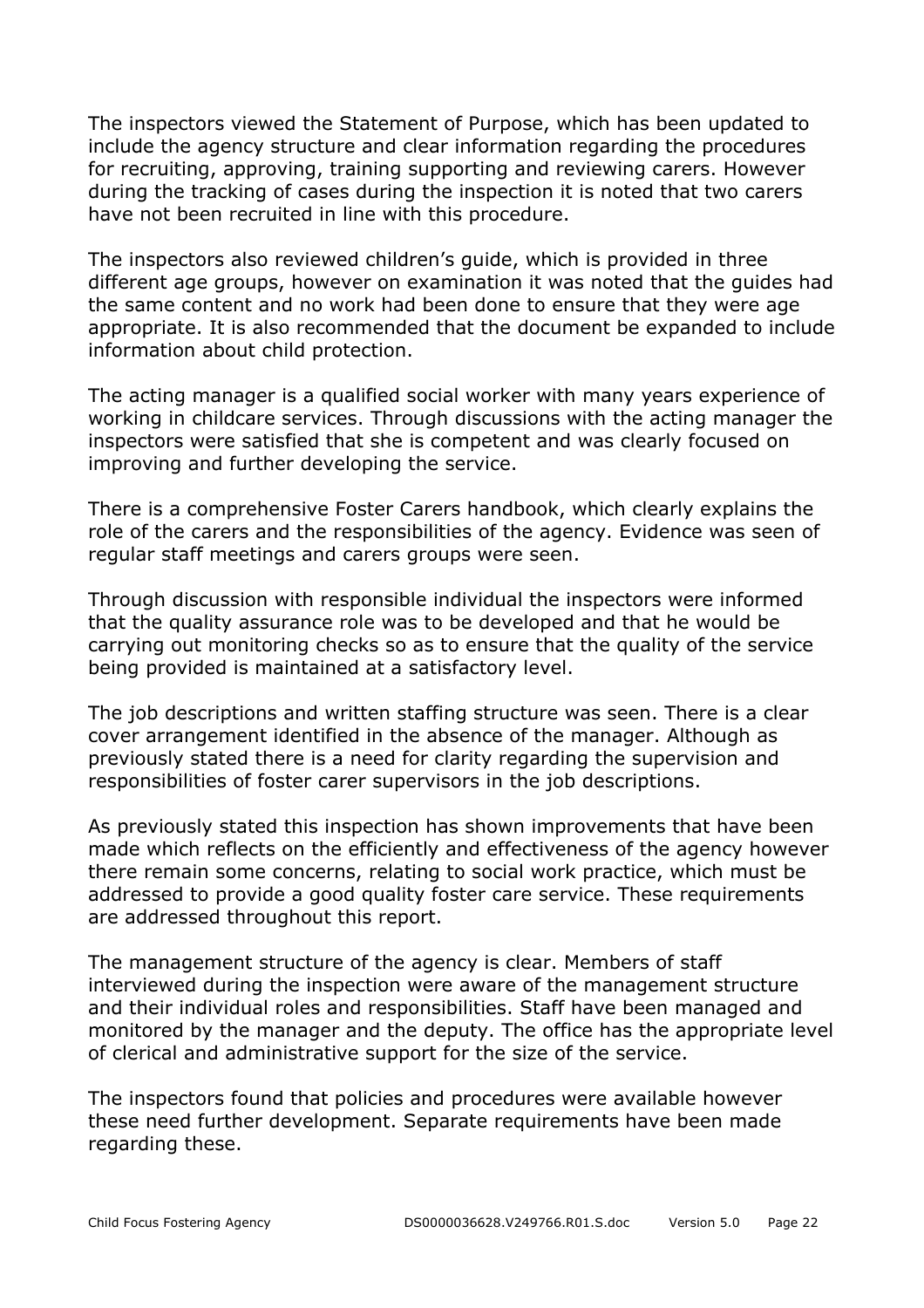No new carers have been recruited since the previous inspection. However as previously stated due a change in two of the foster carer situations and as such their partners are currently being approved. Concern was raised, as in one case this assessment has been ongoing for a year. The documentation which was ready for presentation at panel once the applicant had undergone training was seen, the assessment was poor and required further work.

It was highlighted in the previous inspection there is a need for the foster carers assessments to evidence in-depth discussions such as protection, abuse and dealing with challenging behaviour.

It therefore remains an outstanding requirement that assessments must further evaluate ability to parent and consistently include the applicant's selfreflection.

Each fostering household has an allocated foster carer supervisor. Records indicated that there were generally regular visits to the carers and time was spent with the children in placement. However one case that was tracked noted that the first recorded supervision session for the carer was twenty-six days after the placement was made. Additionally the young person in placement was not recorded seen by the supervisor until being in placement for three months.

Generally supervision records seen indicated relevant issues were discussed and there has been a marked improvement since the previous inspection. However supervision should be further developed to be reflective and staff should ensure that issue recorded on the contact sheets been tracked and issues form the agenda for supervision sessions.

Foster carers views for this inspection were obtained via visits to 3 households, and via postal comment cards. All of the responses were very positive with regards to the quality of support received by the staff team. Weekly telephone contact is maintained with foster carers. Home visits were frequent and these were increased when foster carers needed additional support.

Foster carers spoke highly of the staff and clearly relationships had developed. The inspector raised some concern as one worker also saw the foster carer outside work this potentially is a conflict of interest, the acting manager addressed this issue immediately at the time of inspection.

Agency staff have complete a wide range of training since the previous inspection which includes supervision of foster carers, risk assessments, health and safety, placement plans, child protection, whistle blowing and notifiable incidents.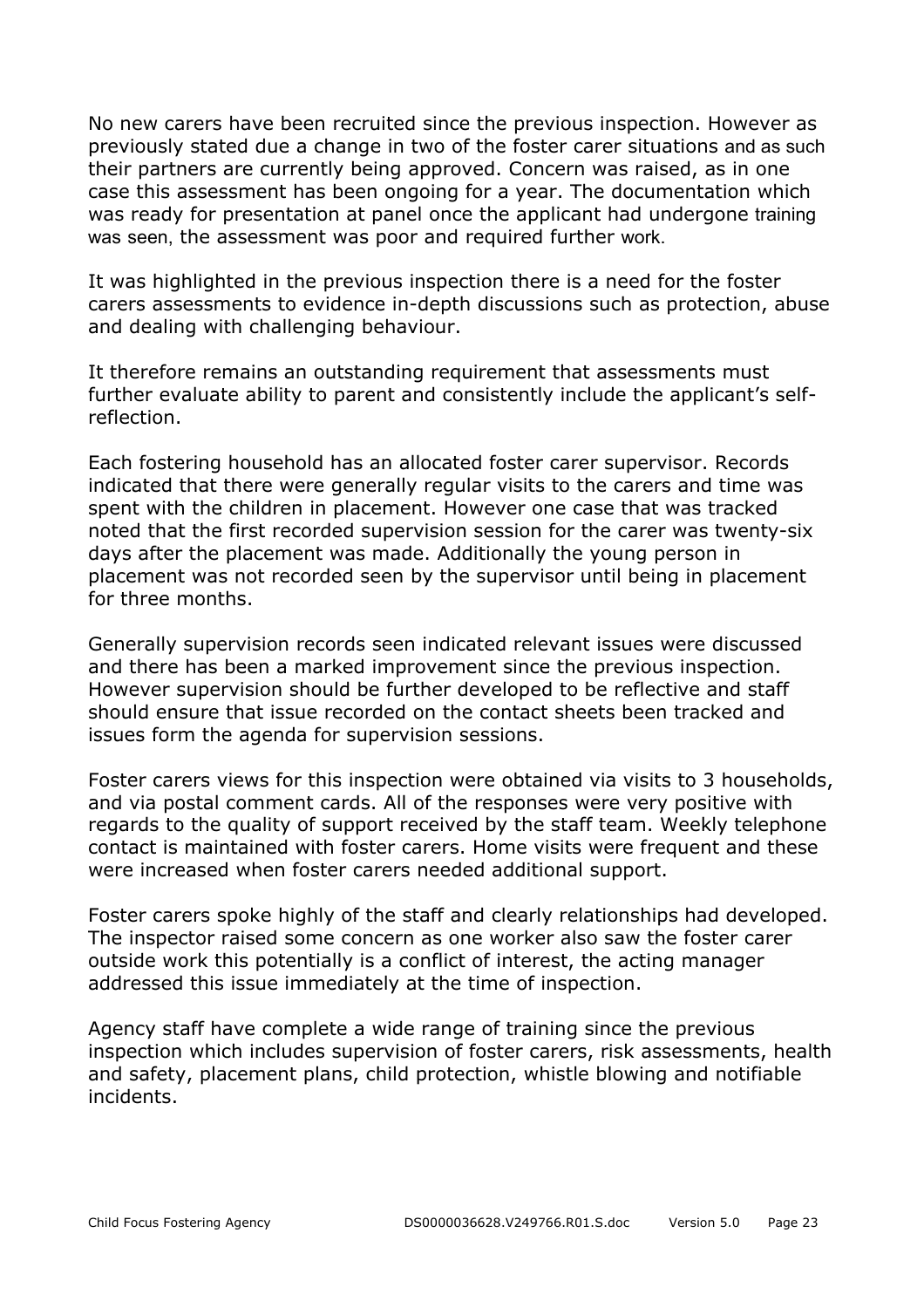There was evidence of staff being appraised and supervision records were available. Supervision sessions are used to discuss caseloads, training issues and any concerns or child protection issues.

Staff confirmed that they visit foster households regularly. This was evidenced in the agencies records. As stated foster carers spoke highly of the agency staff and of the support that they receive. There is a support group, for carers and minutes were seen from previous meetings. Additionally there was evidence of unannounced visits being conducted.

Training is offered on a monthly basis and the inspectors saw evidence of the years programme. Training is generally provided in house with the exception of First Aid training. The inspectors did not observe training being delivered. The agency should consider more external training as a matter of good practise particularly for specialist subjects such as child protection and dealing with challenging behaviour. I was noted that a training session for educational parenting/independent living skills in July was cancelled due to non-attendance of carers.

Reviews have commenced and the acting manager has prepared a schedule to ensure that they are completed over the coming months. This remains a requirement, which is still within timescale.

The inspector tracked 3 case files for foster carers and seven young peoples files. The carer's files were clear and well structured. However the development plans for carers are not in place and should be developed should clearly highlight training needs.

The young people files are well formatted and contained placement plans that had been developed in conjunction with a key protection/planning form and risk assessments. Additionally there are three monthly progress reports, which are used to inform the reviews. Clearly much work has been done since the previous inspection to improve the young peoples files. Contact sheets recording all daily contacts however the staff have written issue pertaining to more than one young person on each sheet. Staff must ensure that individual information is maintained separately.

However through the tracking of this documentation it was noted that not all issues had been addressed. For example one young person who *'bites others'*  was not risk assessed.

One placement plan had been completed prior to the young person being returned to placement later that day (following an allegation). The plans/goals were not appropriate to the needs of the young person. There were further concerns as the young person displayed challenging behaviour and the foster care did not have any strategies in place to cope with difficult situations.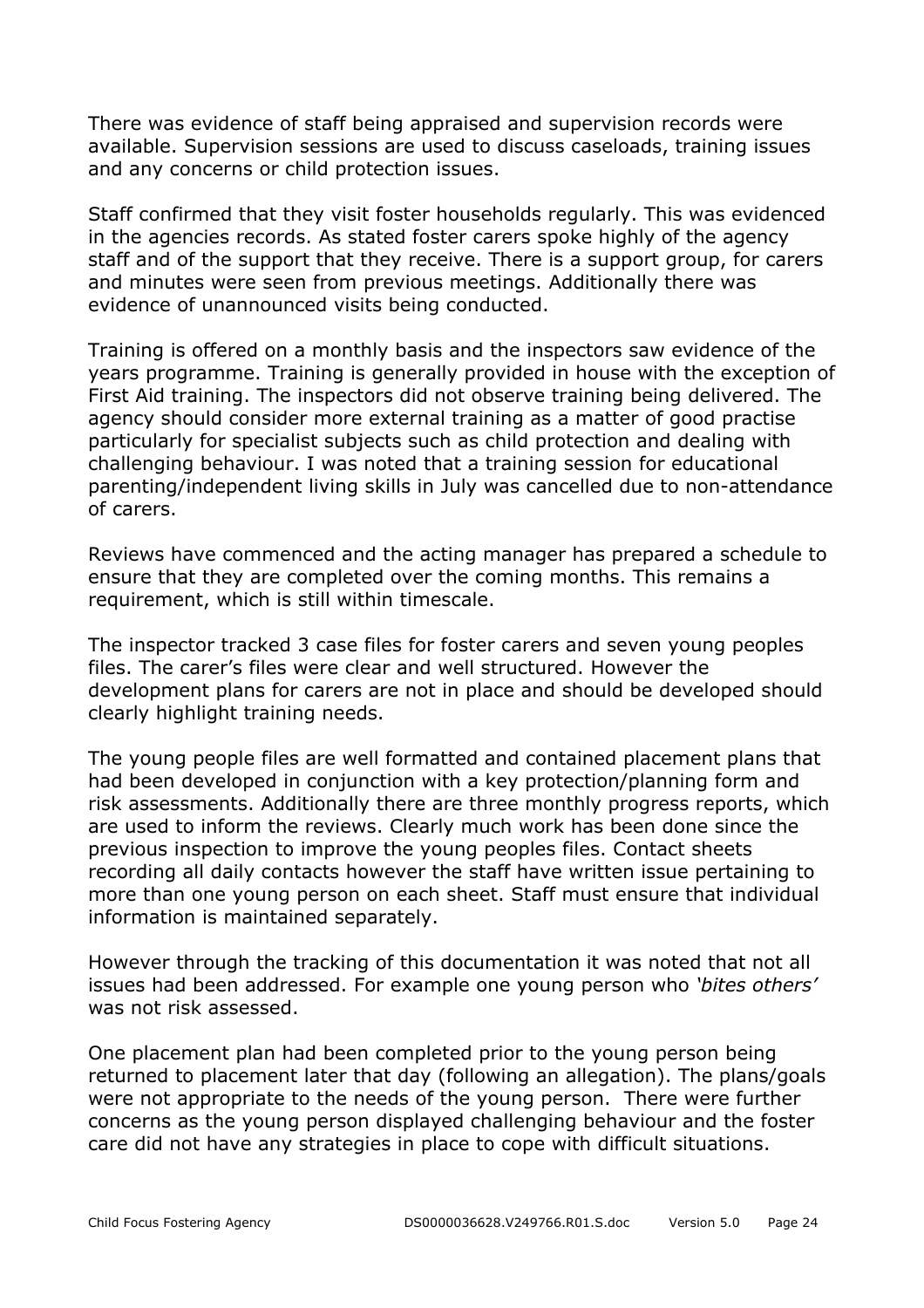The inspectors were generally satisfied that carers were aware of confidentially and all records were securely maintained. However one carer had recently been unable to produce the diary for the supervising social worker, which records confidential information about the young people in placement. The agency must investigate how the diary was lost and ensure that this sought of breach of confidentiality does not re occur.

Generally recording was good although staff must ensure that all documents are dated and signed.

The agencies finances were not inspected this time. There are no kin ship carers in place.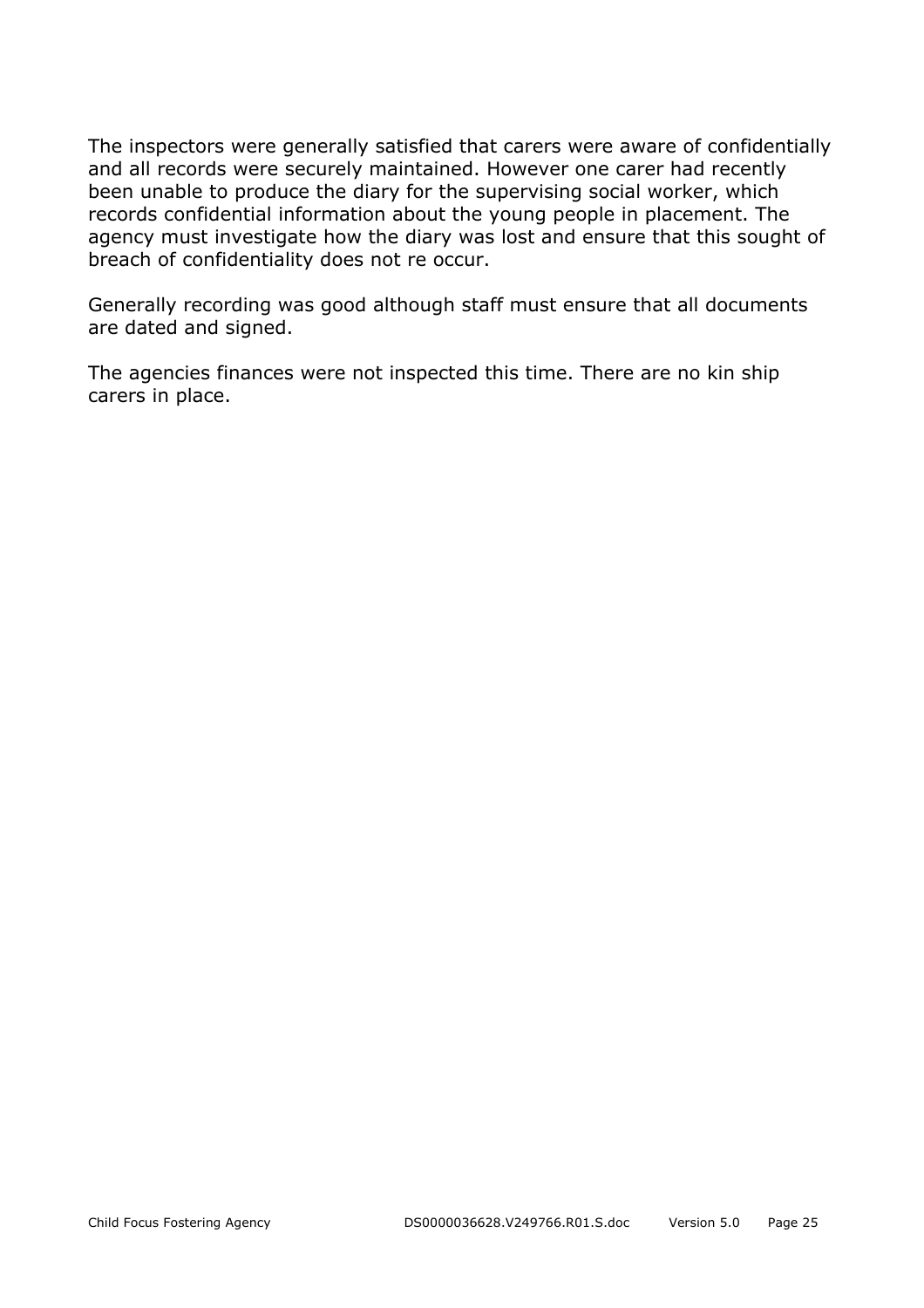# **SCORING OF OUTCOMES**

This page summarises the assessment of the extent to which the National Minimum Standards for Fostering Services have been met and uses the following scale.

**4** Standard Exceeded (Commendable) **3** Standard Met (No Shortfalls)

**1** Standard Not Met (Major Shortfalls)

"X" in the standard met box denotes standard not assessed on this occasion "N/A" in the standard met box denotes standard not applicable

| <b>BEING HEALTHY</b>          |                | <b>ACHIEVING ECONOMIC</b> |                |
|-------------------------------|----------------|---------------------------|----------------|
| <b>Standard No</b>            | <b>Score</b>   | <b>WELLBEING</b>          |                |
| 12                            | 2              | <b>Standard No</b>        | <b>Score</b>   |
|                               |                | 14                        | 2              |
| <b>STAYING SAFE</b>           |                | 29                        | $\overline{2}$ |
| <b>Standard No</b>            | <b>Score</b>   |                           |                |
| 3                             | 3              | <b>MANAGEMENT</b>         |                |
| 6                             | $\overline{2}$ | <b>Standard No</b>        | <b>Score</b>   |
| 8                             | 3              | 1                         | 2              |
| 9                             | $\overline{2}$ | $\overline{\mathbf{2}}$   | 3              |
| 15                            | $\overline{2}$ | 4                         | $\overline{2}$ |
| 30                            | $\overline{1}$ | 5                         | $\overline{3}$ |
|                               |                | 16                        | $\overline{2}$ |
| <b>ENJOYING AND ACHIEVING</b> |                | 17                        | $\overline{2}$ |
| <b>Standard No</b>            | <b>Score</b>   | 18                        | 3              |
| 7                             | 3              | 19                        | $\overline{2}$ |
| 13                            | $\overline{2}$ | 20                        | $\overline{3}$ |
| 31                            | X              | 21                        | $\overline{2}$ |
|                               |                | 22                        | $\overline{2}$ |
| <b>MAKING A POSITIVE</b>      |                | 23                        | $\overline{2}$ |
| <b>CONTRIBUTION</b>           |                | 24                        | $\overline{2}$ |
| <b>Standard No</b>            | <b>Score</b>   | 25                        | $\overline{2}$ |
| 10                            | 3              | 26                        | X              |
| 11                            | $\overline{2}$ | 27                        | X              |
|                               |                | 28                        | X              |
|                               |                | 32                        | X              |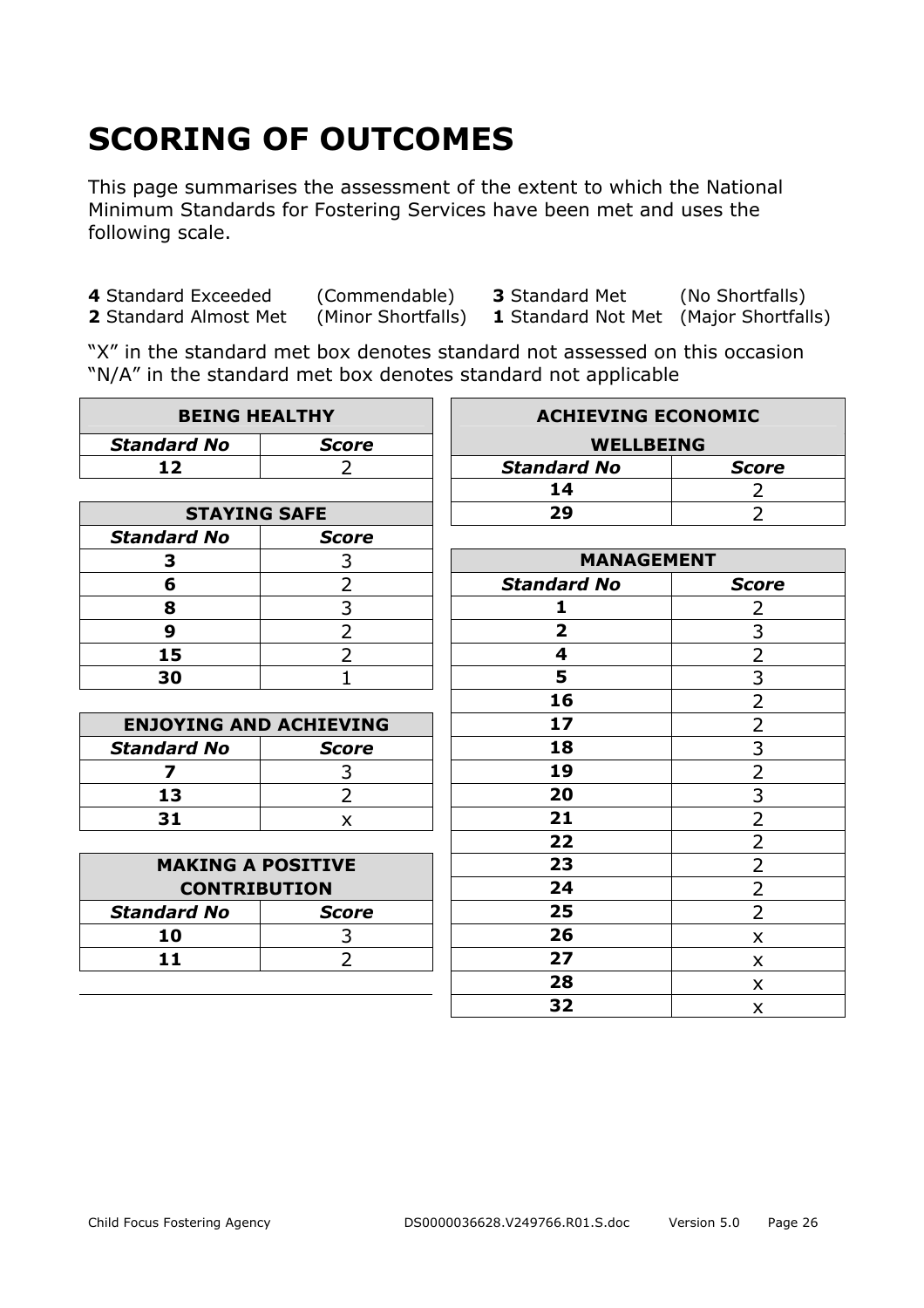#### **STATUTORY REQUIREMENTS**

This section sets out the actions, which must be taken so that the registered person/s meets the Care Standards Act 2000, Fostering Services Regulations 2002 and the National Minimum Standards. The Registered Provider(s) must comply with the given timescales.

| No.            | Standard           | Regulation | Requirement                                                                                                                                                               | Timescale<br>for action |
|----------------|--------------------|------------|---------------------------------------------------------------------------------------------------------------------------------------------------------------------------|-------------------------|
| $\mathbf{1}$   | <b>FS12</b>        | 15.2       | The responsible individual must<br>ensure that all foster carers<br>register young people with<br>health professionals without<br>delay.                                  | 01/11/05                |
| 2              | <b>FS12</b>        | 11         | The responsible individual must<br>ensure that the placing<br>authority completes all LAC<br>documents, including medical<br>information.                                 | 01/12/05                |
| 3              | FS <sub>6</sub>    | 11(a)      | The responsible individual must<br>ensure that the foster carers<br>health and safety assessments<br>are comprehensive to ensure<br>the safety of young people<br>placed. | 01/12/05                |
| $\overline{4}$ | FS4FS9             | 42.1       | The responsible individual must<br>ensure that all policies and<br>procedures are clear for carers<br>to follow.                                                          | 01/12/05                |
| 5              | <b>FS4FS16FS15</b> | 21.1       | The responsible individual must<br>ensure that the job descriptions<br>accurately reflect roles and the<br>lines of accountability.                                       | 01/12/05                |
| 6              | <b>FS15</b>        | 20.3       | The responsible individual must<br>be able to demonstrate a<br>robust response to disclosures<br>that may be considered<br>unsatisfactory or warrant                      | 01/11/05                |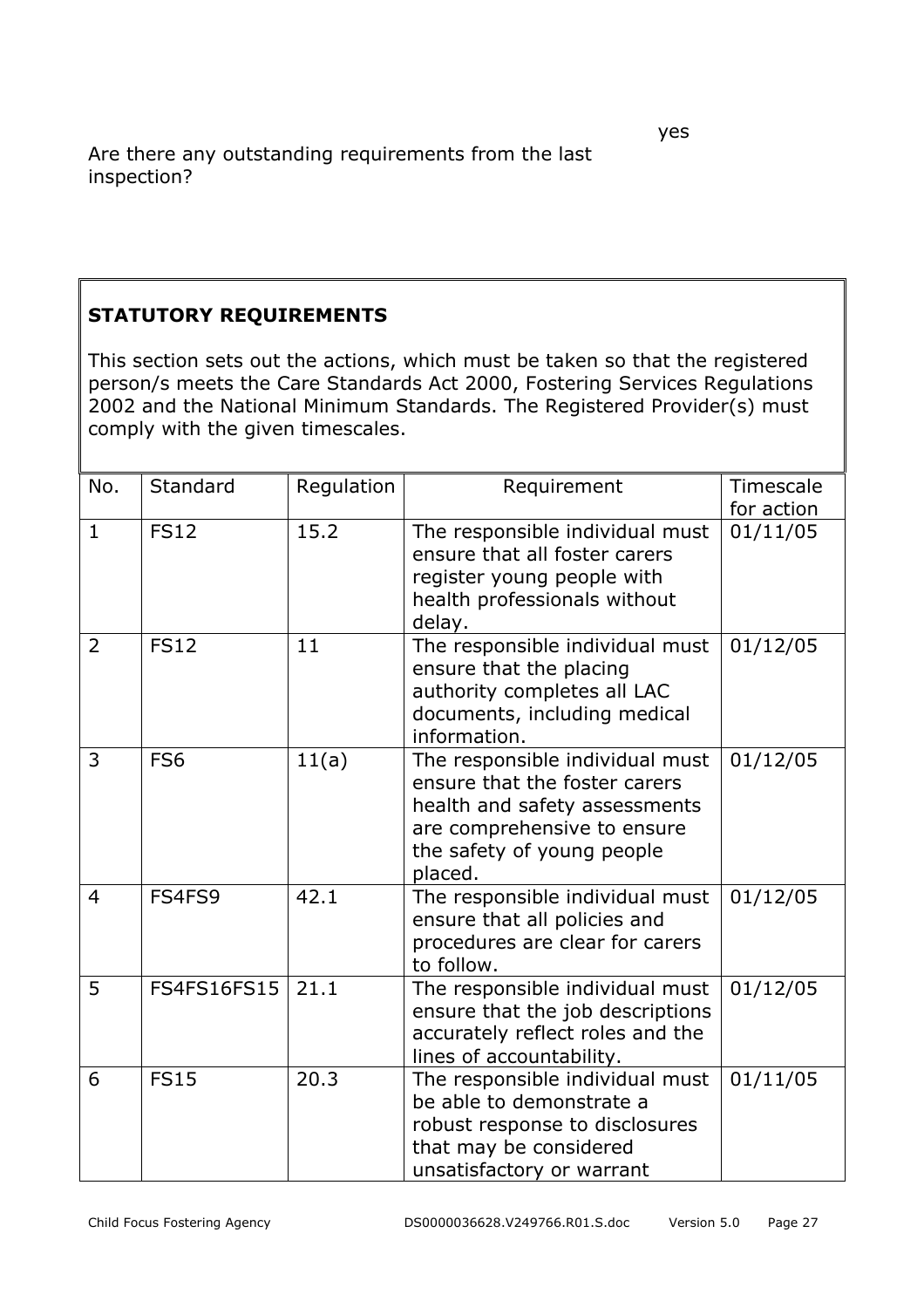|                |                |      | further investigation. (Timescale<br>$1/5/05$ not met)                                                                                                                                                                        |          |
|----------------|----------------|------|-------------------------------------------------------------------------------------------------------------------------------------------------------------------------------------------------------------------------------|----------|
| $\overline{7}$ | <b>FS4FS30</b> | 26.1 | The responsible individual must<br>ensure that all panel members<br>are able to reference the Form<br>F appropriately.                                                                                                        | 13/10/05 |
| 8              | <b>FS4FS30</b> | 26   | The responsible individual must<br>ensure that the panel meetings<br>are focused and additional<br>issues are not discussed with<br>the carer's individual cases.                                                             | 13/10/05 |
| 9              | <b>FS30</b>    | 25.1 | The responsible individual must<br>ensure that the fostering panel<br>shall conduct no business<br>unless at least five of its<br>members are<br>present.(Timescale 1/6/05 not<br>met)                                        | 13/10/05 |
| 10             | <b>FS30</b>    | 29.2 | The responsible individual must<br>ensure that indicated carers are<br>reviewed as a matter of<br>urgency, and all reviews to be<br>approved by the newly<br>established panel. (This<br>remains in timescale of<br>1/12/05   | 01/12/05 |
| 11             | <b>FS30</b>    | 28.2 | The responsible individual must<br>ensure that no new placements<br>should be made to carers until<br>cases have been presented to<br>panel to approve suitability to<br>foster. (This remains in<br>timescale of $1/12/05$ ) | 01/12/05 |
| 12             | <b>FS13</b>    | 11   | The responsible individual must<br>ensure that fosters carers are<br>fully aware of their<br>responsibility to inform<br>supervisors of all information<br>relating to the young people<br>placed.                            | 01/11/05 |
| 13             | <b>FS11</b>    | 22   | The responsible individual must<br>ensure that agencies<br>complaints procedure be<br>amended to provide clear<br>guidance, which must be<br>included in the young peoples,<br>guide.                                         | 01/12/05 |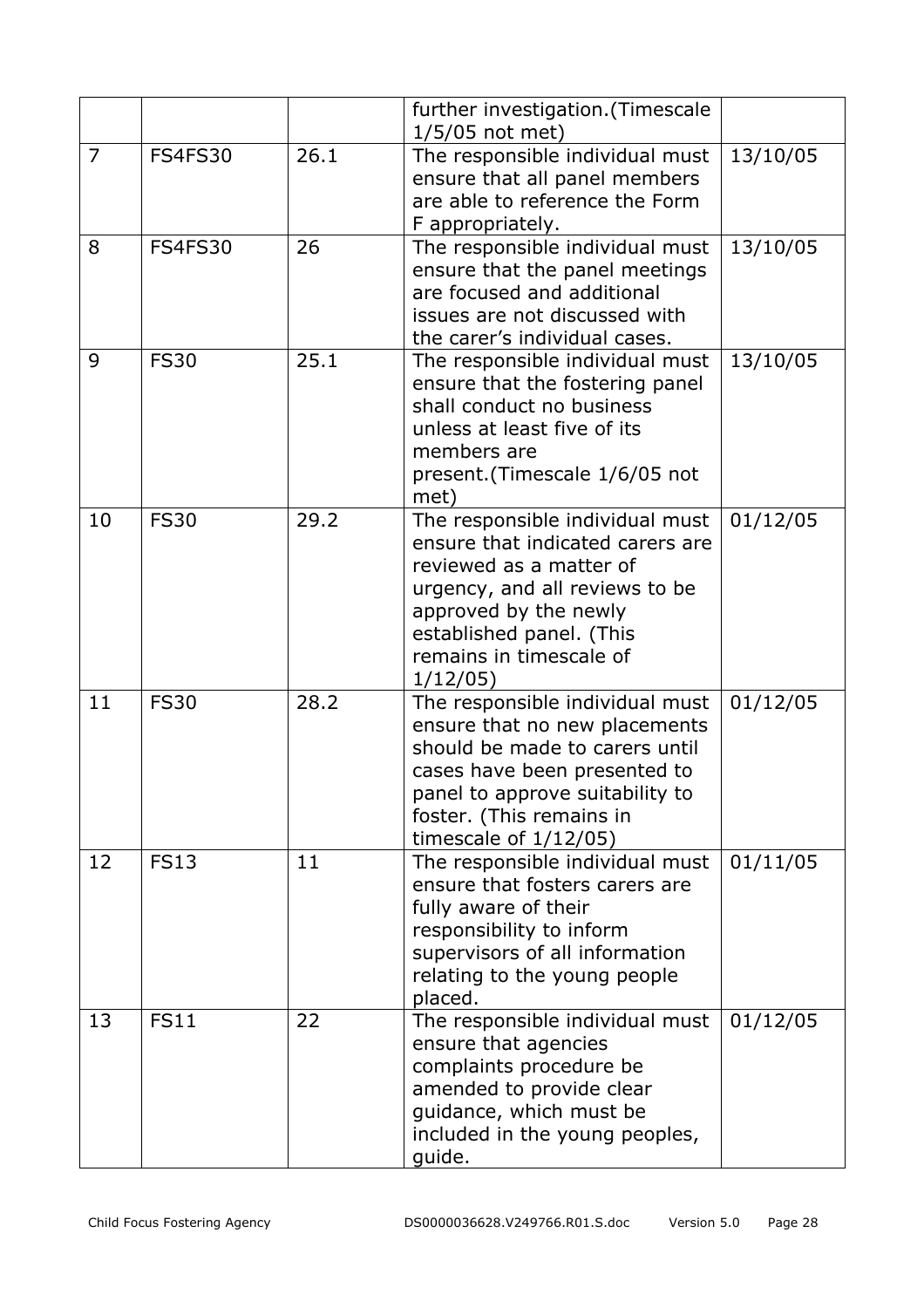| 14 | <b>FS11</b>     | 22   | The responsible individual must<br>ensure that all complaints must<br>be appropriately investigated in<br>line with procedure and<br>outcome given to complaints is<br>reflective of the findings of the<br>investigation.              | 01/12/05            |
|----|-----------------|------|-----------------------------------------------------------------------------------------------------------------------------------------------------------------------------------------------------------------------------------------|---------------------|
| 15 | <b>FS11</b>     | 11   | The responsible individual must<br>implement ways of ensuring<br>that children/ young people's<br>opinions and views are sought<br>regularly. (Timescale 1/6/05<br>not met)                                                             | 01/12/05            |
| 16 | <b>FS14</b>     | 11   | The responsible individual must<br>ensure that Pathway Plans are<br>in place for young people<br>preparing to move on.                                                                                                                  | 01/01/06            |
| 17 | <b>FS29</b>     | 17   | The responsible individual must<br>ensure that fosters carers are<br>able to account for the young<br>peoples monies accurately.                                                                                                        | 01/11/05            |
| 18 | FS1             | 27.1 | The responsible individual must<br>ensure that all foster carers are<br>appropriately assessed in line<br>with the statement of purpose.                                                                                                | 01/12/05            |
| 19 | FS <sub>1</sub> | 3.3  | The responsible individual must<br>ensure that the children's guide<br>is developed into a child<br>friendly document that is age<br>appropriate.                                                                                       | 01/01/06            |
| 20 | <b>FS17</b>     | 27.1 | The responsible individual must<br>ensure that assessments of<br>prospective foster carers must<br>further evaluate ability to<br>parent and consistently include<br>the applicant's self- reflection.<br>(Timescale of 1/6/05 not met) | $\frac{0}{1/12/05}$ |
| 21 | <b>FS25</b>     | 32   | The responsible individual must<br>ensure that are young peoples<br>files are maintained<br>appropriately ensuring that<br>confidentiality is maintained.                                                                               | 01/12/05            |
| 22 | <b>FS25</b>     | 32   | The responsible individual must<br>ensure that all foster carers<br>maintain all records securely.                                                                                                                                      | 01/12/05            |
| 23 | <b>FS24</b>     | 11   | The responsible individual must<br>ensure that placement plans<br>accurately reflect the young                                                                                                                                          | 01/12/05            |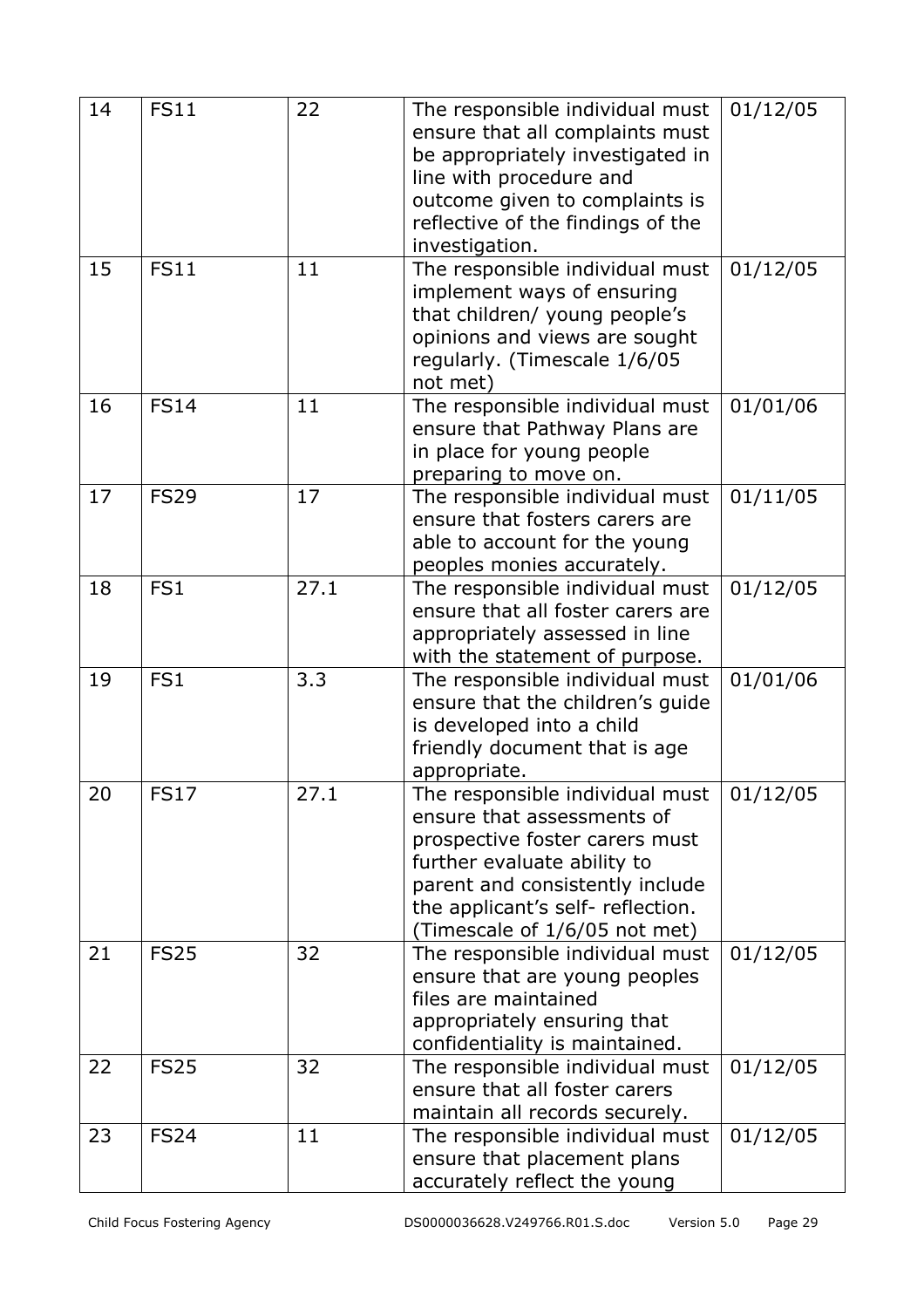|    |             |    | people current needs to ensure<br>that those needs can be met.                                                                                                                         |          |
|----|-------------|----|----------------------------------------------------------------------------------------------------------------------------------------------------------------------------------------|----------|
| 24 | <b>FS24</b> | 12 | The responsible individual must<br>ensure that any known risk be<br>appropriately risk assessed.                                                                                       | 01/11/05 |
| 25 | <b>FS24</b> | 12 | The responsible individual must<br>ensure that foster carers are<br>provided with clear<br>documented strategies to cope<br>and deal with challenging or<br>other difficult behaviours | 01/12/05 |
|    |             |    |                                                                                                                                                                                        |          |

#### **RECOMMENDATIONS**

These recommendations relate to National Minimum Standards and are seen as good practice for the Registered Provider/s to consider carrying out.

| No.            | Refer to<br>Standard | <b>Good Practice Recommendations</b>                                                                                                                                                                                          |
|----------------|----------------------|-------------------------------------------------------------------------------------------------------------------------------------------------------------------------------------------------------------------------------|
|                | FS4                  | The responsible individual should ensure that each aspect<br>of the unqualified worker's work is monitored and verified<br>by the supervising social worker.                                                                  |
| $\overline{2}$ | FS <sub>1</sub>      | It is also recommended that the young people guide be<br>expanded to include information about child protection.                                                                                                              |
| 3              | <b>FS22</b>          | Development plans for carers should be developed<br>highlighting clearly training needs.                                                                                                                                      |
| 4              | <b>FS22</b>          | It is recommended that supervision should be further<br>developed to be reflective and staff should ensure that<br>issue recorded on the contact sheets been tracked and<br>issues form the agendas for supervision sessions. |
| 5              | <b>FS23FS19</b>      | The responsible individual should consider more external<br>training as a matter of good practice.                                                                                                                            |